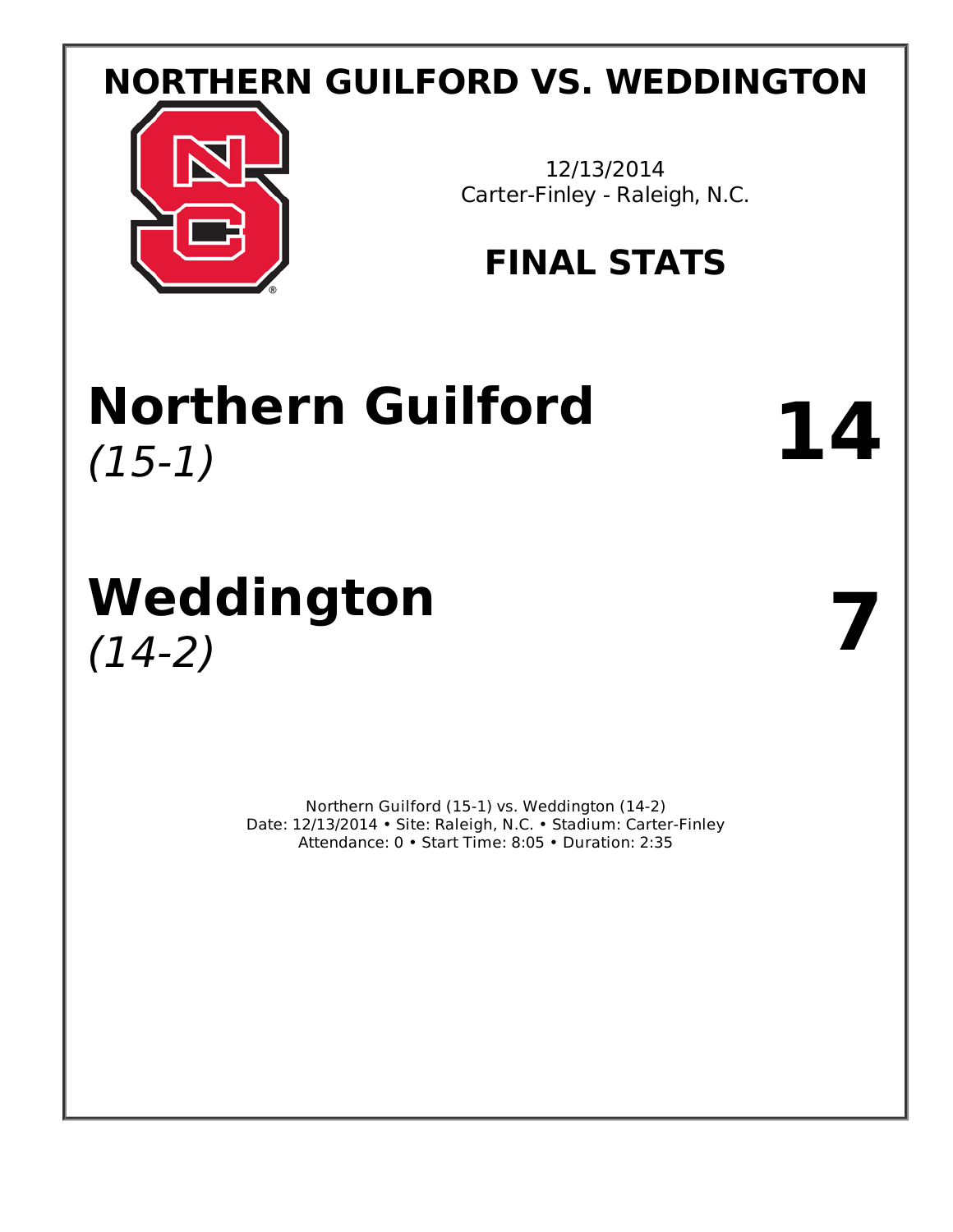#### **Scoring Summary(Final) Northern Guilford vs. Weddington (12/13/2014 at Raleigh, N.C.)**

Northern Guilford (15-1) vs. Weddington (14-2) Date: 12/13/2014 • Site: Raleigh, N.C. • Stadium: Carter-Finley Attendance: 0

| <b>Score by Quarters</b> |    |  | 4 Total |
|--------------------------|----|--|---------|
| Northern Guilford        | 14 |  |         |
| Weddington               |    |  |         |

## **Qtr Time Scoring Play V-H**

| <b>PUT INDEPCTING FRIE</b>                                             | .      |
|------------------------------------------------------------------------|--------|
| 1st 08:47 NG - Marsh, T 19 yd TD INT (KICK by Simmons),                | 7-0    |
| 1st 00:44 NG - Freeman, CJ. 13 yd TD RUSH (KICK by Simmons), 8-72 2:13 | $14-0$ |
| 2nd 02:32 WEDD - Assencao 1 yd TD RUSH (KICK by Duncan), 12-84 3:53    | 14-7   |

Kickoff time: 8:05 • End of Game: 10:40 • Total elapsed time: 2:35 Officials: Referee: ; Umpire: ; Linesman: ; Line judge: ; Back judge: ; Field judge: ; Side judge: ; Scorer: ; Temperature: • Wind: • Weather: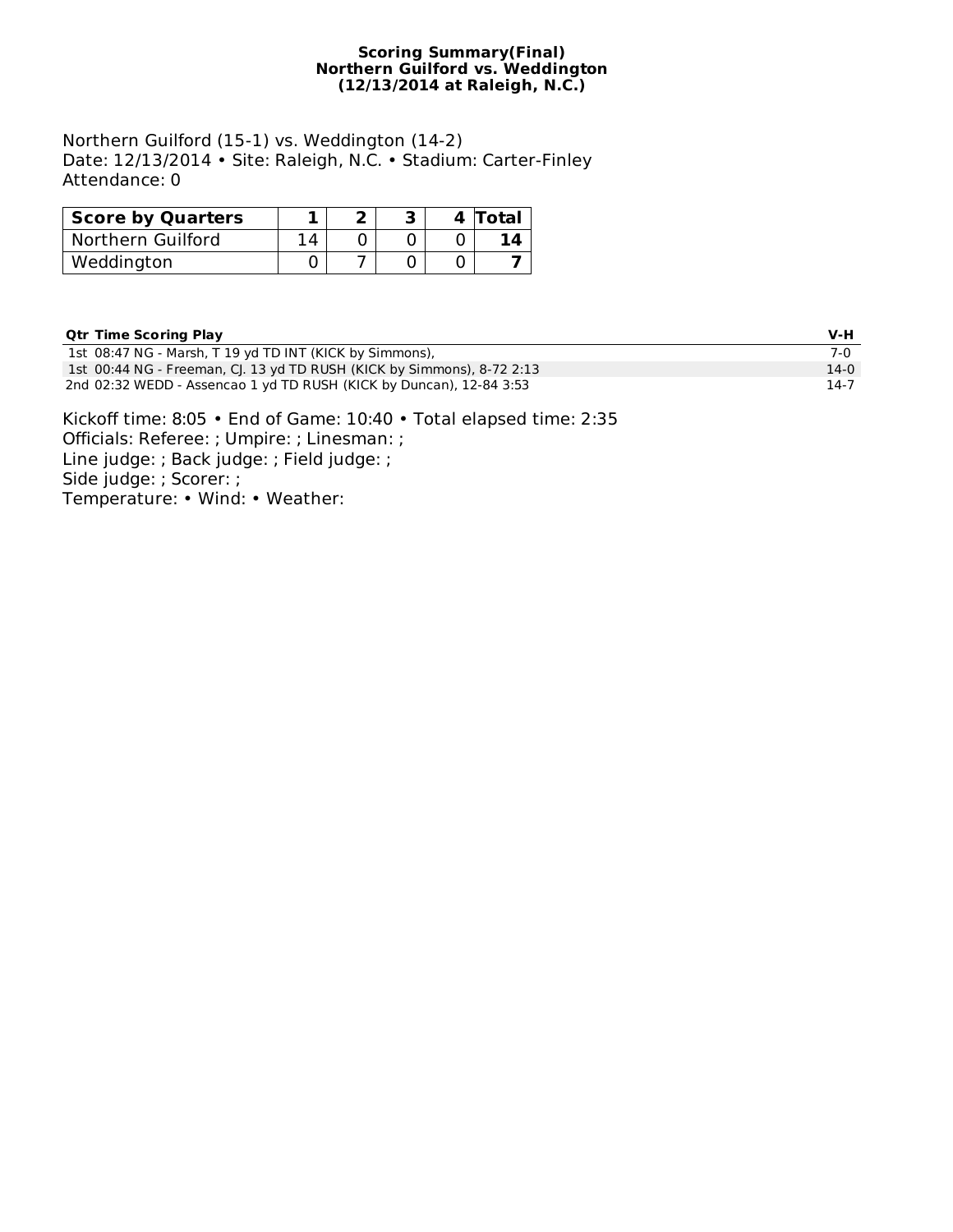#### **Team Statistics(Final) Northern Guilford vs. Weddington (12/13/2014 at Raleigh, N.C.)**

|                                  | ΝG             | <b>WEDD</b>    |
|----------------------------------|----------------|----------------|
| <b>FIRST DOWNS</b>               | 16             | 16             |
| Rushing                          | 8              | 6              |
| Passing                          | 8              | 8              |
| Penalty                          | $\mathbf 0$    | $\overline{2}$ |
| <b>NET YARDS RUSHING</b>         | 151            | 80             |
| <b>Rushing Attempts</b>          | 34             | 39             |
| Average Per Rush                 | 4.4            | 2.1            |
| <b>Rushing Touchdowns</b>        | $\mathbf{1}$   | 1              |
| <b>Yards Gained Rushing</b>      | 162            | 112            |
| <b>Yards Lost Rushing</b>        | 11             | 32             |
| <b>NET YARDS PASSING</b>         | 136            | 180            |
| Completions-Attempts-Int         | $12 - 20 - 2$  | $12 - 27 - 3$  |
| Average Per Attempt              | 6.8            | 6.7            |
| Average Per Completion           | 11.3           | 15             |
| Passing Touchdowns               | 0              | 0              |
| <b>TOTAL OFFENSIVE YARDS</b>     | 287            | 260            |
| Total offensive plays            | 54             | 66             |
| Average Gain Per Play            | 5.3            | 3.9            |
| <b>Fumbles: Number-Lost</b>      | $1 - 1$        | $3-0$          |
| Penalties: Number-Yards          | 12-127         | $7 - 43$       |
| <b>PUNTS-YARDS</b>               | $3-92$         | $3 - 101$      |
| Average Yards Per Punt           | 30.7           | 33.7           |
| Net Yards Per Punt               | 21.7           | 29             |
| Inside 20                        | 1              | 0              |
| 50+ Yards                        | 0              | 0              |
| Touchbacks                       | $\overline{0}$ | 0              |
| Fair catch                       | 0              | 0              |
| <b>KICKOFFS-YARDS</b>            | $3 - 125$      | $2 - 84$       |
| Average Yards Per Kickoff        | 41.7           | 42             |
| Net Yards Per Kickoff            | 15             | 23             |
| Touchbacks                       | 0              | 0              |
| Punt returns: Number-Yards-TD    | $2 - 27 - 0$   | $2 - 14 - 0$   |
| Average Per Return               | 13.5           | 7              |
| Kickoff returns: Number-Yards-TD | $2 - 80 - 0$   | $3 - 38 - 0$   |
| Average Per Return               | 40             | 12.7           |
| Interceptions: Number-Yards-TD   | $3 - 23 - 1$   | $2 - 33 - 0$   |
| Fumble Returns: Number-Yards     |                | $1 - 0$        |
| <b>Miscellaneous Yards</b>       | $\mathbf 0$    | 0              |
| <b>Possession Time</b>           | 20:03          | 27:57          |
| 1st Quarter                      | 03:50          | 08:10          |
| 2nd Quarter                      | 06:53          | 05:07          |
| 3rd Quarter                      | 02:47          | 09:13          |
| 4th Quarter                      | 06:33          | 05:27          |
| <b>Third-Down Conversions</b>    | 4 of 10        | 7 of 16        |
| <b>Fourth-Down Conversions</b>   | $1$ of $2$     | $1$ of $4$     |
| <b>Red Zone Scores-Chances</b>   | $1$ of $3$     | $1$ of $2$     |
| Touchdowns                       | 1              | 1              |
| <b>Field Goals</b>               | $0$ of $0$     | $0$ of $0$     |
| Sacks By: Number-Yards           | $5 - 22$       | $1 - 4$        |
| <b>PAT Kicks</b>                 | $2 - 2$        | $1 - 1$        |
| <b>Field Goals</b>               | оf             | οf             |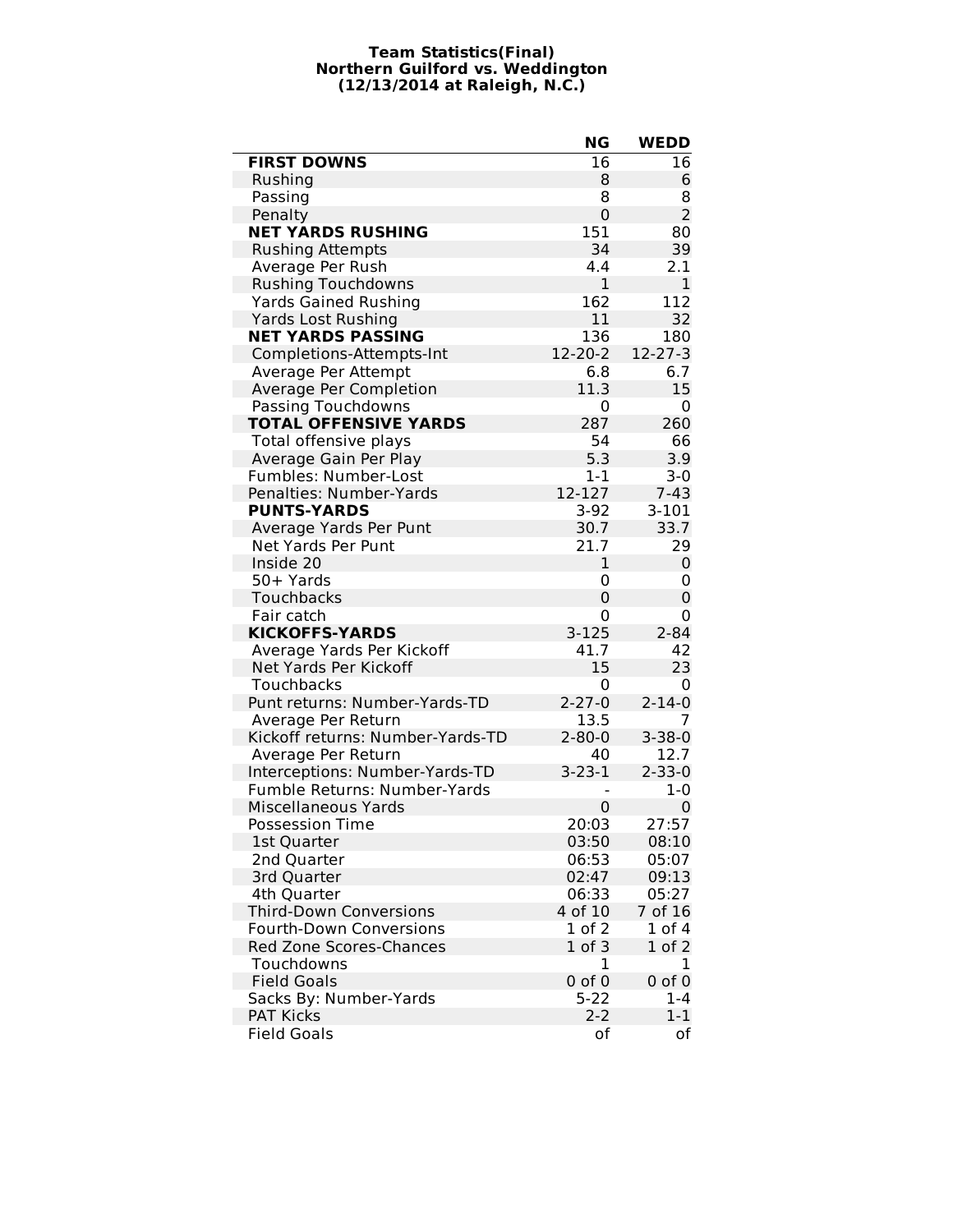#### **Individual Statistics(Final) Northern Guilford vs. Weddington (12/13/2014 at Raleigh, N.C.)**

| <b>Northern Guilford</b> |                |                 |                 |            |                 |                 |                 |                  |                 |                 | Weddington         |                |               |                 |                 |           |                 |                |                  |                 |
|--------------------------|----------------|-----------------|-----------------|------------|-----------------|-----------------|-----------------|------------------|-----------------|-----------------|--------------------|----------------|---------------|-----------------|-----------------|-----------|-----------------|----------------|------------------|-----------------|
| <b>Rushing</b>           |                | No.             | Gain            |            | Loss            | Net             | TD              | Lg               | Avg             |                 | <b>Rushing</b>     |                | No.           | Gain            | Loss            | Net       |                 | TD             | Lg               | Avg             |
| Freeman, CJ.             |                | 5               | 50              |            | 0               | 50              | 1               | 24               | 10              | Carson          |                    |                | 12            | 51              | 7               |           | 44              | 0              | 18               | 3.7             |
| Fryer                    |                | 10              | 39              |            | 2               | 37              | 0               | 11               | 3.7             |                 | Willingham         |                | 21            | 47              | 24              |           | 23              | 0              | 11               | 1.1             |
| Harris                   |                | 13              | 43              |            | 8               | 35              | 0               | 22               | 2.7             | Corbett         |                    |                | 4             | 10              | 1               |           | 9               | 0              | 5                | 2.3             |
| Reynolds                 |                | 2               | 18              |            | 0               | 18              | 0               | 14               | 9               | Bensch          |                    |                | 1             | 3               | 0               |           | 3               | 0              | 3                | 3               |
| Kelly                    |                | 3               | 12              |            | 0               | 12              | 0               | 6                | 4               | Assencao        |                    |                | 1             | 1               | 0               |           | 1               | 1              | 1                | 1               |
| TEAM                     |                | 1               | 0               |            | 1               | $-1$            | 0               | 0                | -1              | <b>Totals</b>   |                    |                | 39            | 112             | $\overline{32}$ |           | 80              | $\mathbf{1}$   | $\overline{18}$  | 2.1             |
| <b>Totals</b>            |                | $\overline{34}$ | 162             |            | $\overline{11}$ | 151             | $\mathbf{1}$    | 24               | 4.4             |                 |                    |                |               |                 |                 |           |                 |                |                  |                 |
| Passing                  |                | $C - A - I$     |                 | Yds        | th              |                 | Long            |                  | Sack            |                 | <b>Passing</b>     |                | C-A-I         |                 |                 | Yds th    |                 | Long           |                  | Sack            |
| Harris                   |                | $12 - 20 - 2$   |                 | 136        | 0               |                 | 30              |                  | 1               | Bayha           |                    |                | $0 - 1 - 0$   |                 | 0               | 0         |                 |                | 0                | 0               |
| Totals                   |                | 12-202          |                 | 136        | 0               |                 | $\overline{30}$ |                  | $\mathbf{1}$    |                 | Willingham         |                | $12 - 26 - 3$ |                 | 180             | 0         |                 | 39             |                  | 5               |
|                          |                |                 |                 |            |                 |                 |                 |                  |                 | <b>Totals</b>   |                    |                | 12-273        |                 | 180             | 0         |                 | 39             |                  | $\overline{5}$  |
|                          |                |                 |                 |            |                 |                 |                 |                  |                 |                 |                    |                |               |                 |                 |           |                 |                |                  |                 |
| Receiving                |                |                 | No.             |            | Yards           |                 | TD              |                  | Long            |                 | Receiving          |                |               | No.             |                 | Yards     |                 | TD             |                  | Long            |
| Reynolds                 |                |                 | 7               |            |                 | 96              | 0               |                  | 30              | Bensch          |                    |                |               | 5               |                 |           | 81              | 0              |                  | 39              |
| Freeman, CJ.             |                |                 | 2               |            |                 | 23              | 0               |                  | 13              | Goins           |                    |                |               | 3               |                 |           | 54              | 0              |                  | 27              |
| Marsh, T                 |                |                 | 1               |            |                 | 9               | 0               |                  | 9               |                 | Arthur-Wong        |                |               | 2               |                 |           | 26              | 0              |                  | 13              |
| Hord                     |                |                 | 1               |            |                 | 6               | 0               |                  | 6               | McCament        |                    |                |               | 2               |                 |           | 19              | 0              |                  | 12              |
| Maynard                  |                |                 | 1               |            |                 | 2               | 0               |                  | 2               | Totals          |                    |                |               | $\overline{12}$ |                 | 180       |                 | $\mathbf 0$    |                  | 39              |
| <b>Totals</b>            |                |                 | $\overline{12}$ |            |                 | 136             | 0               |                  | $\overline{30}$ |                 |                    |                |               |                 |                 |           |                 |                |                  |                 |
|                          |                |                 |                 |            |                 |                 |                 |                  |                 |                 |                    |                |               |                 |                 |           |                 |                |                  |                 |
| <b>Punting</b>           | No.            |                 | Yds             | Avg        |                 | Long            |                 | In20             | ΤВ              | Punting         |                    |                | No.           | Yds             | Avg             |           | Long            |                | In20             | ΤВ              |
| Harris                   | 3              |                 | 92              | 30.7       |                 | 34              |                 | 1                | 0               | Peterson        |                    |                | 3             | 101             | 33.7            |           | 35              |                | 0                | 0               |
| <b>Totals</b>            | 3              |                 | 92              | 30.7       |                 | 34              |                 | 1                | $\overline{0}$  | <b>Totals</b>   |                    |                | 3             | 101             | 33.7            |           | $\overline{35}$ |                | $\overline{0}$   | $\overline{0}$  |
|                          | Punt           |                 |                 |            | <b>Kickoff</b>  |                 |                 | <b>Intercept</b> |                 |                 |                    |                | Punt          |                 | <b>Kickoff</b>  |           |                 |                | <b>Intercept</b> |                 |
| Returns                  | No             | Yds             | <b>Lg</b>       | No         | Yds Lg          |                 | No              | Yds              | Lg              | <b>Returns</b>  |                    | No             | Yds Lg        |                 | No              | Yds<br>Lg |                 | No             | Yds              | Lg              |
| Marsh, T                 | 0              | 0               | 0               | 0          | 0               | $\overline{0}$  | 1               |                  | 19<br>19        | Bensch          |                    | 2              | 14            | 13              | 0               | 0         | $\overline{0}$  | 1              |                  | 32<br>32        |
| Harris                   | 0              | 0               | 0               | 0          | 0               | 0               | 2               |                  | 4<br>4          | Trevisan        |                    | 0              | 0             | 0               | 3               | 38        | 17              | 1              |                  | 1<br>1          |
| Reynolds                 | $\overline{2}$ | 27              | 19              | 1          | 47              | 47              | 0               |                  | 0<br>0          |                 |                    |                |               |                 |                 |           |                 |                |                  | $\overline{32}$ |
|                          | 0              | 0               | 0               | 1          | 33              | 33              | 0               |                  | 0<br>0          | <b>Totals</b>   |                    | $\overline{2}$ | 14            | 13              | 3               | 38        | 17              | 2              |                  | 33              |
| Fryer<br>Totals          | $\overline{2}$ | 27              | 19              | 2          | 80              | 47              | 3               |                  | 19<br>23        |                 |                    |                |               |                 |                 |           |                 |                |                  |                 |
|                          |                |                 |                 |            |                 |                 |                 |                  |                 |                 |                    |                |               |                 |                 |           |                 |                |                  |                 |
| <b>Field goals</b>       |                |                 | <b>Qtr</b> Time |            |                 | Dist            |                 | Result           |                 |                 | <b>Field goals</b> |                |               | <b>Otr Time</b> |                 | Dist      |                 |                | Result           |                 |
|                          |                |                 |                 |            |                 |                 |                 |                  |                 |                 |                    |                |               |                 |                 |           |                 |                |                  |                 |
| <b>Kickoffs</b>          | No.            |                 | Yards           |            |                 | Avg             | TВ              |                  | OВ              | <b>Kickoffs</b> |                    | No.            |               | Yards           |                 | Avg       |                 | ΤВ             |                  | <b>OB</b>       |
| Streuli                  | 3              |                 | 125 yards       |            |                 | 41.7            | 0               |                  | $\overline{0}$  | Duncan          |                    | $\overline{2}$ |               | 84 yards        |                 | 42        |                 | $\overline{0}$ |                  | 0               |
| All-purpose              |                |                 | Run             | <b>Rcv</b> | KR              | <b>PR</b>       | IR              |                  | <b>Total</b>    |                 | All-purpose        |                |               | Run             | <b>Rcv</b>      | KR        | <b>PR</b>       | IR             |                  | <b>Total</b>    |
| Reynolds                 |                |                 | $\overline{18}$ | 96         | 47              | $\overline{27}$ | $\overline{0}$  |                  | 188             | Bensch          |                    |                |               | 3               | 81              | 0         | 14              | 32             |                  | 130             |
| Freeman, CJ.             |                |                 | 50              | 23         | $\mathbf 0$     | 0               | $\mathbf 0$     |                  | 73              | Goins           |                    |                |               | 0               | 54              | 0         | 0               | 0              |                  | 54              |
| Fryer                    |                |                 | 37              | 0          | 33              | 0               | 0               |                  | 70              | Carson          |                    |                |               | 44              | 0               | 0         | 0               | 0              |                  | 44              |
| Harris                   |                |                 | 35              | 0          | 0               | 0               | 4               |                  | 39              | Trevisan        |                    |                |               | 0               | 0               | 38        | 0               | $\mathbf 1$    |                  | 39              |
|                          |                |                 |                 |            |                 |                 |                 |                  |                 |                 |                    |                |               |                 |                 |           |                 |                |                  |                 |

FUMBLES: Northern Guilford- Reynolds 1-1 . Weddington- Goins 1-0 Bensch 1-0 Willingham 1-  $0$ .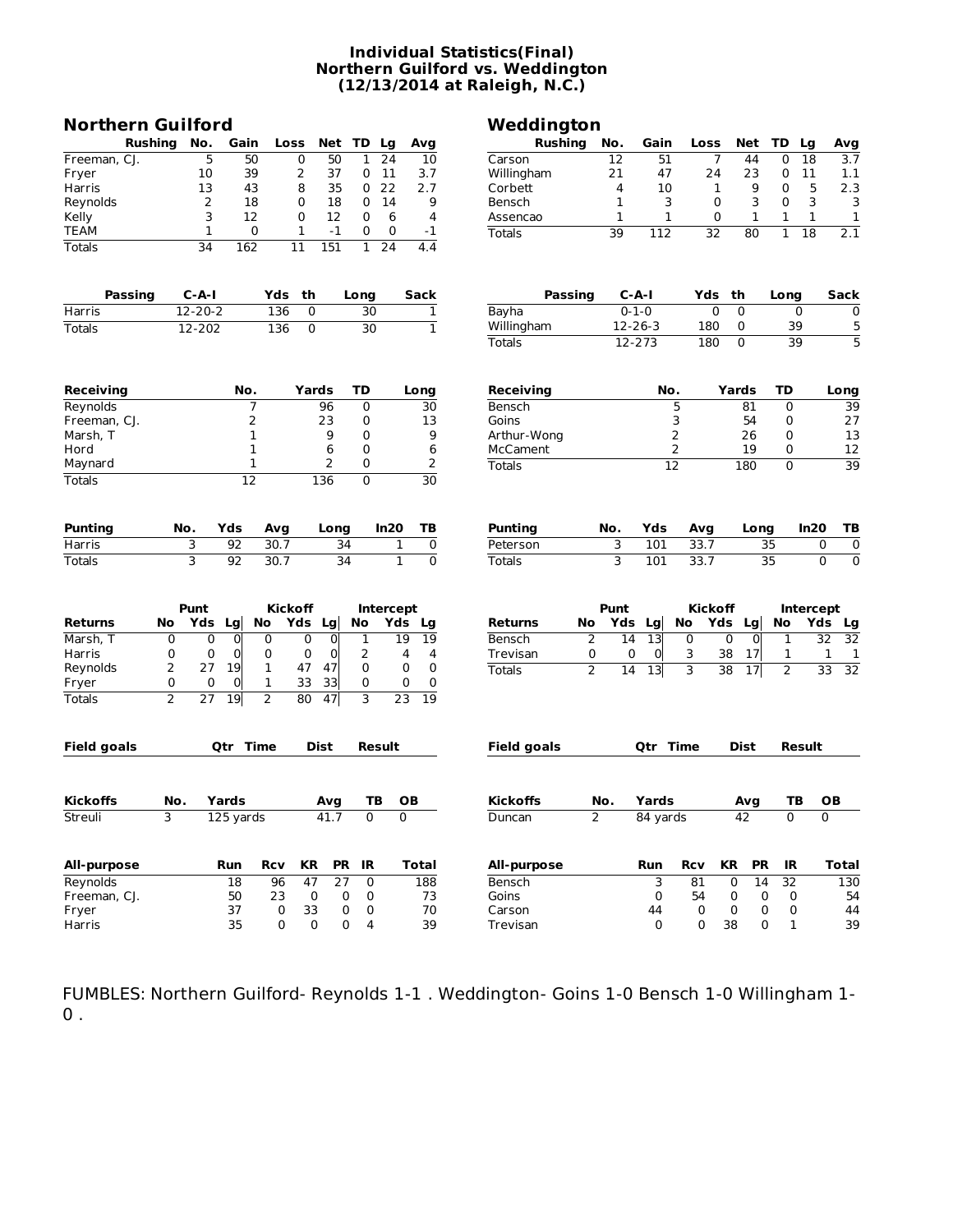#### **Defensive Statistics(Final) Northern Guilford vs. Weddington (12/13/2014 at Raleigh, N.C.)**

| #              | <b>Northern Guilford</b> | Solo           | Ast            | <b>Total</b>    | Sacks-Yds                    | <b>TFL-Yds</b>               | <b>FF</b>                    | FR-Yds                       | Int-Yds                      | <b>BrUp</b>              | <b>Blks</b>                  | QBH            |
|----------------|--------------------------|----------------|----------------|-----------------|------------------------------|------------------------------|------------------------------|------------------------------|------------------------------|--------------------------|------------------------------|----------------|
| 45             | Fryer                    | 6              | $\overline{2}$ | 8               | $3.0 - 20$                   | $3.0 - 20$                   | $\overline{\phantom{0}}$     | -                            |                              |                          |                              |                |
| 2              | Marsh, T                 | 4              | 3              | $\overline{7}$  | $1.0 - 1$                    | $1.0 - 1$                    | $\overline{\phantom{a}}$     | $\qquad \qquad \blacksquare$ | $1 - 19$                     | $\overline{\phantom{a}}$ |                              |                |
| 7              | Hord                     | 4              | $\overline{2}$ | 6               | $\overline{a}$               |                              | $\overline{a}$               | $\overline{a}$               |                              | $\blacksquare$           |                              |                |
| 13             | Kelly                    | 4              | $\overline{2}$ | 6               | $\overline{\phantom{a}}$     | $\overline{\phantom{0}}$     | $\overline{\phantom{a}}$     | $\overline{a}$               |                              | $\mathbf{1}$             | $\blacksquare$               |                |
| 23             | Quashie                  | 5              | 1              | 6               | $\blacksquare$               | $\overline{a}$               | $\overline{a}$               | $\overline{a}$               |                              | $\overline{a}$           |                              |                |
| 6              | Reynolds                 | 4              | $\mathbf{1}$   | 5               | $\overline{a}$               | $1.0 - 1$                    | $\blacksquare$               | $\blacksquare$               | $\overline{\phantom{a}}$     | $\overline{\phantom{a}}$ | $\blacksquare$               |                |
| 75             | Wade                     | 5              | $\mathbf 0$    | 5               | $1.0 - 1$                    | $1.0 - 1$                    | 1                            | $\overline{a}$               |                              | $\overline{\phantom{a}}$ |                              |                |
| 11             | McCoy                    | 4              | $\overline{0}$ | $\overline{4}$  | $\blacksquare$               | $1.0 - 3$                    | $\overline{a}$               | $\overline{a}$               |                              | $\overline{\phantom{a}}$ | $\overline{\phantom{a}}$     | $\overline{2}$ |
| 31             | Norcott                  | 3              | $\mathbf 0$    | 3               | $\overline{a}$               | $1.0 - 7$                    | $\overline{a}$               | $\overline{a}$               | $\blacksquare$               | $\mathbf{1}$             | $\overline{\phantom{a}}$     | $\mathbf{1}$   |
| 51             | Reese                    | $\mathbf{1}$   | $\mathbf{1}$   | $\overline{2}$  | $\blacksquare$               | $\overline{a}$               | $\blacksquare$               | $\overline{a}$               |                              | $\overline{a}$           | $\blacksquare$               |                |
|                | TM TEAM                  | $\overline{2}$ | $\mathbf 0$    | $\overline{2}$  | $\blacksquare$               | $\overline{\phantom{a}}$     | $\mathbf 1$                  | $\blacksquare$               | $\overline{a}$               | $\blacksquare$           | $\overline{\phantom{0}}$     |                |
| 5              | Harris                   | $\mathbf{1}$   | $\overline{0}$ | $\mathbf{1}$    | $\blacksquare$               | $\qquad \qquad \blacksquare$ | $\overline{1}$               | $\overline{a}$               | $2 - 4$                      | $\overline{\phantom{a}}$ | $\overline{\phantom{0}}$     |                |
| 14             | Rosbor                   | 1              | $\mathbf 0$    | 1               | $\overline{\phantom{0}}$     | $\overline{\phantom{a}}$     | $\overline{\phantom{0}}$     | $\overline{\phantom{0}}$     |                              | $\overline{\phantom{a}}$ | $\overline{\phantom{0}}$     |                |
| 25             | Maynard                  | $\mathbf{1}$   | $\overline{0}$ | 1               | $\overline{\phantom{0}}$     | $\overline{\phantom{0}}$     | $\qquad \qquad \blacksquare$ | $\qquad \qquad \blacksquare$ |                              | $\overline{a}$           |                              |                |
| 40             | Reilford                 | 1              | $\mathbf 0$    | 1               | $\overline{\phantom{0}}$     | $\overline{\phantom{a}}$     | $\overline{a}$               | $\overline{a}$               |                              | $\overline{\phantom{a}}$ |                              |                |
| 52             | Taylordean               | 1              | $\overline{0}$ | $\mathbf{1}$    | $\overline{\phantom{0}}$     | $\overline{\phantom{0}}$     | $\overline{a}$               | $\qquad \qquad \blacksquare$ | $\overline{\phantom{a}}$     | $\overline{\phantom{a}}$ | $\qquad \qquad \blacksquare$ |                |
| 61             | Hong                     | 1              | $\overline{0}$ | $\mathbf 1$     | $\sim$                       | $\blacksquare$               | $\overline{a}$               | $\qquad \qquad \blacksquare$ | $\blacksquare$               | $\sim$                   | $\blacksquare$               |                |
| $\overline{4}$ | Simmons                  |                |                |                 | $\overline{\phantom{a}}$     | $\overline{\phantom{0}}$     | $\qquad \qquad \blacksquare$ | -                            | $\overline{\phantom{a}}$     | $\mathbf{1}$             | $\blacksquare$               |                |
|                | <b>Totals</b>            | 48             | 12             | 60              | $5 - 22$                     | $8.0 - 33$                   | $\overline{3}$               | $0 - 0$                      | $3 - 23$                     | $\overline{3}$           | $\overline{0}$               | $\overline{3}$ |
| #              | Weddington               | Solo           | Ast            | <b>Total</b>    | Sacks-Yds                    | <b>TFL-Yds</b>               | FF                           | FR-Yds                       | Int-Yds                      | <b>BrUp</b>              | <b>Blks</b>                  | QBH            |
|                | 42 Moore, M.             | 7              | $\overline{2}$ | 9               | $\overline{\phantom{0}}$     |                              | $\mathbf 1$                  | $1 - 0$                      |                              |                          | $\blacksquare$               |                |
| 3              | Bensch                   | 7              | $\mathbf{1}$   | 8               | $\overline{\phantom{a}}$     | $1.0 - 2$                    | $\overline{\phantom{a}}$     |                              | $1 - 32$                     |                          | $\overline{\phantom{a}}$     |                |
| 9              | Hobbs                    | 4              | 3              | 7               | $\overline{\phantom{a}}$     | $2.0 - 2$                    | $\overline{a}$               | $\overline{a}$               | $\overline{a}$               | $\blacksquare$           | $\blacksquare$               | 1              |
|                | 14 Trevisan              | 6              | $\mathbf 0$    | 6               | $\qquad \qquad \blacksquare$ | $\overline{\phantom{0}}$     | $\overline{\phantom{a}}$     | $\qquad \qquad \blacksquare$ | $1-1$                        | $\overline{\phantom{a}}$ | $\overline{\phantom{0}}$     |                |
|                | 48 Jenkins               | 4              | $\overline{2}$ | 6               | $\overline{\phantom{a}}$     | $\overline{\phantom{0}}$     | $\overline{a}$               | $\blacksquare$               | $\overline{\phantom{0}}$     | $\blacksquare$           | $\overline{\phantom{a}}$     |                |
|                | 34 Carson                | 3              | $\overline{2}$ | 5               | $\qquad \qquad \blacksquare$ |                              | $\overline{\phantom{a}}$     | $\overline{\phantom{a}}$     | $\overline{\phantom{0}}$     | $\overline{\phantom{a}}$ | $\blacksquare$               |                |
|                | 44 Patton                | 4              | 1              | 5               | $\overline{a}$               | $1.0 - 1$                    | $\overline{a}$               | $\blacksquare$               | $\blacksquare$               | $\overline{a}$           | $\blacksquare$               |                |
|                | 32 Moore, L              | 1              | $\overline{2}$ | 3               | $1.0 - 4$                    | $2.0 - 5$                    | $\qquad \qquad \blacksquare$ | $\overline{\phantom{a}}$     | $\blacksquare$               | $\blacksquare$           | $\blacksquare$               | $\mathbf 1$    |
| 8              | Duncan                   | 1              | 1              | 2               | $\overline{\phantom{a}}$     | $\overline{a}$               | $\overline{a}$               | $\blacksquare$               | $\blacksquare$               | $\sim$                   | $\blacksquare$               |                |
|                | 45 Patterson             | $\overline{2}$ | $\mathbf 0$    | $\overline{2}$  | $\overline{\phantom{a}}$     | $\qquad \qquad -$            | $\qquad \qquad \blacksquare$ | $\qquad \qquad \blacksquare$ | $\qquad \qquad \blacksquare$ | $\overline{\phantom{a}}$ | $\blacksquare$               |                |
| $\mathbf{1}$   | Goins                    | 1              | 0              | 1               | $\blacksquare$               | $\overline{\phantom{0}}$     | $\overline{a}$               | $\blacksquare$               | $\overline{\phantom{0}}$     | 1                        | $\blacksquare$               |                |
|                | 10 Tyulyu                | $\mathbf{1}$   | $\mathbf 0$    | $\mathbf{1}$    | $\qquad \qquad \blacksquare$ | $\overline{\phantom{a}}$     | $\qquad \qquad \blacksquare$ | $\qquad \qquad \blacksquare$ | $\qquad \qquad \blacksquare$ |                          | $\overline{\phantom{a}}$     |                |
|                | 86 Arthur-Wong           | $\mathbf{1}$   | $\overline{0}$ | $\mathbf{1}$    | $\overline{a}$               | $\overline{a}$               | $\overline{\phantom{a}}$     | $\overline{\phantom{a}}$     | $\overline{a}$               | $\overline{\phantom{a}}$ | $\blacksquare$               |                |
|                | <b>Totals</b>            | 42             | 14             | $\overline{56}$ | $1 - 4$                      | $6.0 - 10$                   | $\mathbf{1}$                 | $1 - 0$                      | $2 - 33$                     | $\overline{1}$           | $\overline{0}$               | $\overline{2}$ |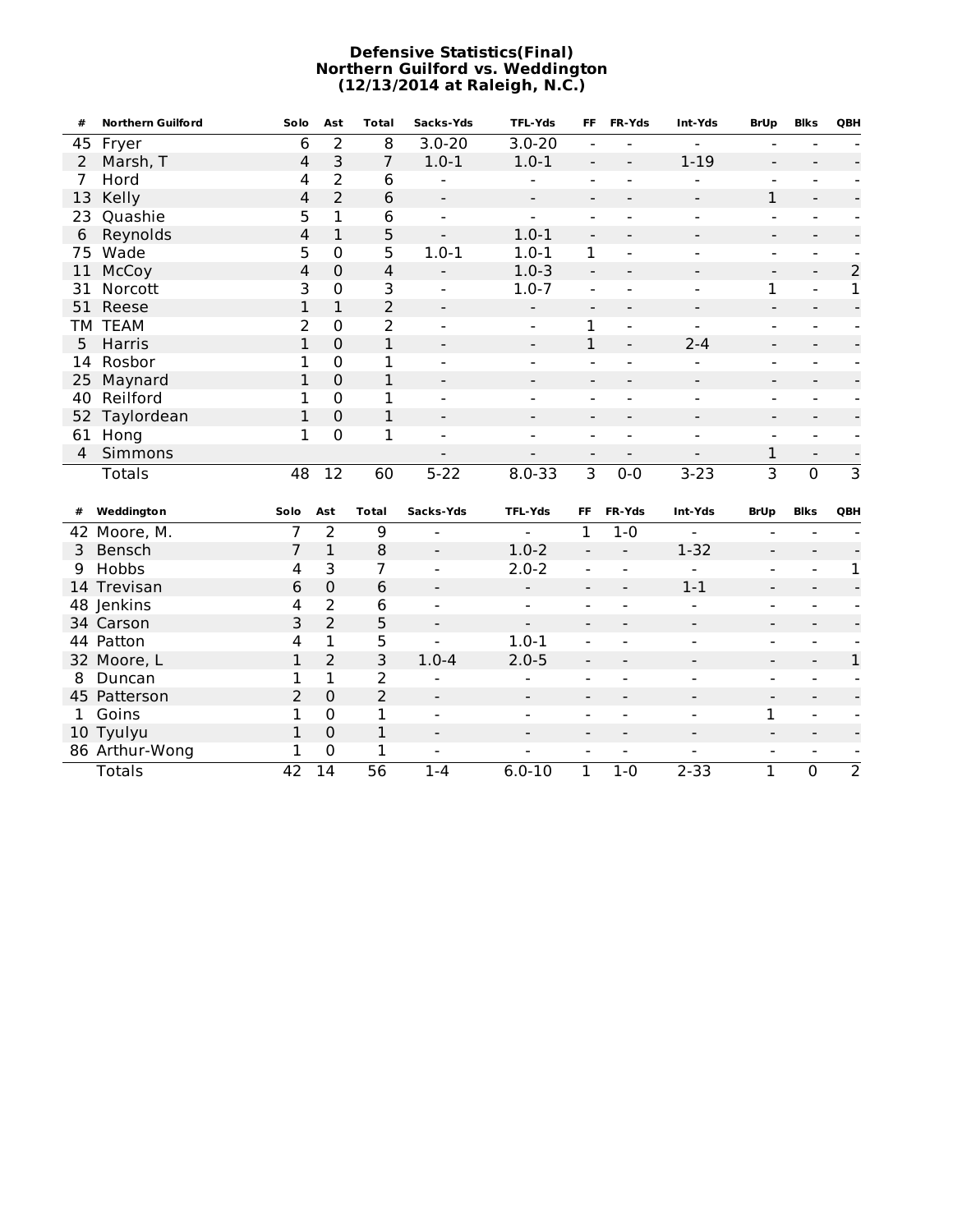#### **Participation Report(Final) Northern Guilford vs. Weddington (12/13/2014 at Raleigh, N.C.)**

| <b>Northern Guilford</b> |    |                |            | Weddington |                   |  |
|--------------------------|----|----------------|------------|------------|-------------------|--|
| <b>Pos</b>               | ## | <b>OFFENSE</b> | <b>Pos</b> |            | $\#$ $\#$ OFFENSE |  |
|                          |    |                |            |            |                   |  |
| <b>Pos</b>               | ## | <b>DEFENSE</b> | Pos        |            | $\# \#$ DEFENSE   |  |

**Northern Guilford:** 2-Marsh, T; 3-Freeman, CJ.; 4-Simmons; 5-Harris; 6-Reynolds; 7-Hord; 11-McCoy; 13-Kelly; 14-Rosbor; 20-Streuli; 23-Quashie; 25-Maynard; 31-Norcott; 40-Reilford; 45-Fryer; 51-Reese; 52-Taylordean; 61-Hong; 75-Wade;

**Weddington:** 1-Goins; 3-Bensch; 7-Bayha; 8-Duncan; 9-Hobbs; 10-Tyulyu; 11-Peterson; 12-McCament; 14-Trevisan; 16-Willingham; 26-Assencao; 32-Moore, L; 34-Carson; 35-Corbett; 42-Moore, M.; 44-Patton; 45-Patterson; 48-Jenkins; 86-Arthur-Wong;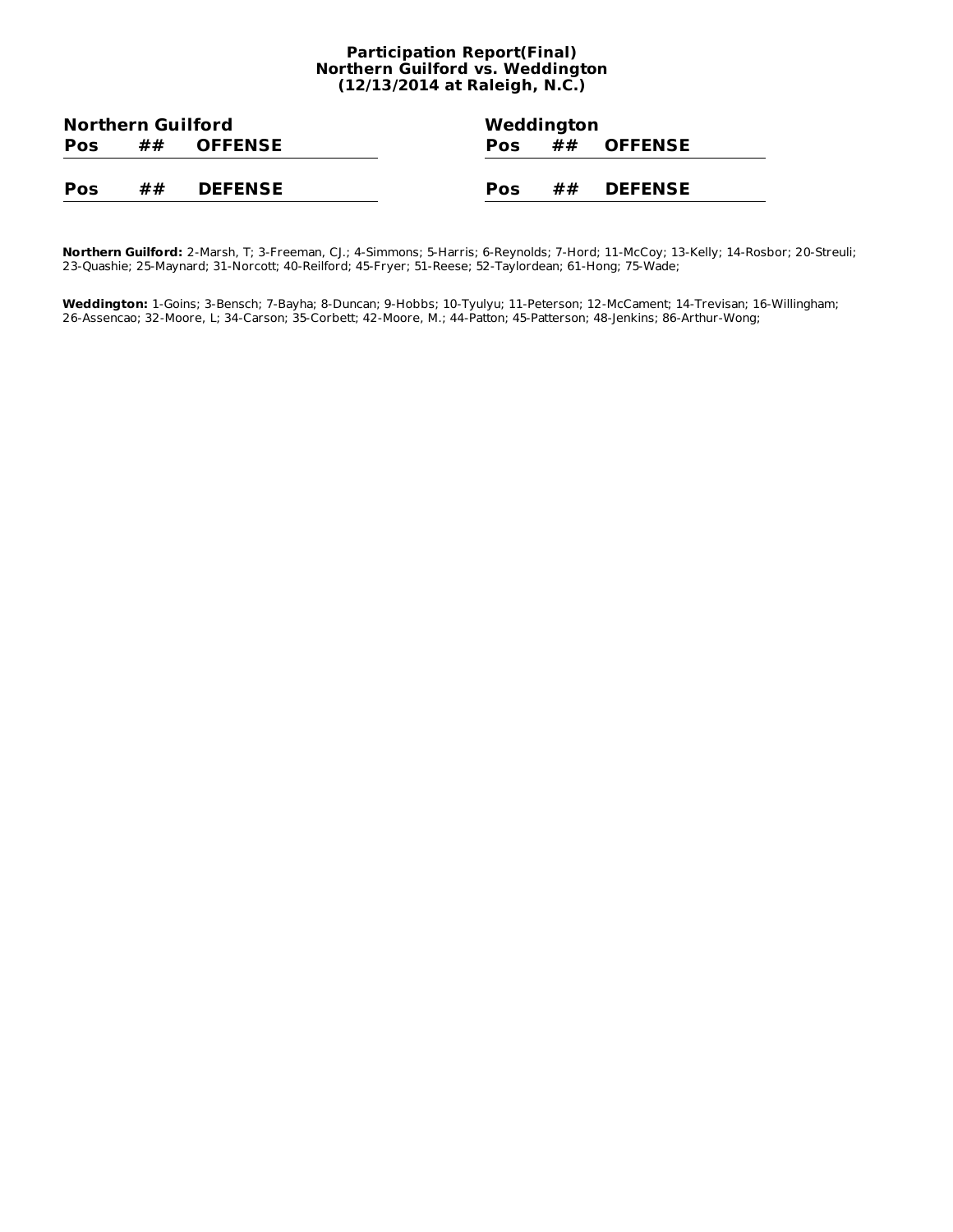#### **Drive Chart (By Team)(Final) Northern Guilford vs. Weddington (12/13/2014 at Raleigh, N.C.)**

|           |                 |             | <b>Drive Started</b> |                 |             | <b>Drive Ended</b> |                 | Consumed      |            |  |
|-----------|-----------------|-------------|----------------------|-----------------|-------------|--------------------|-----------------|---------------|------------|--|
| Team      | <b>Qtr</b>      | <b>Spot</b> | Time                 | <b>Obtained</b> | <b>Spot</b> | Time               | <b>How lost</b> | <b>PI-Yds</b> | <b>TOP</b> |  |
| ΝG        | 1st             | WEDD45      | 12:00                | KO.             | WEDD28      | 10:23              | <b>INT</b>      | $3 - 17$      | 1:37       |  |
| <b>NG</b> | 1st             | WEDD00      | 08:47                | <b>INT</b>      | WEDD00      | 08:47              | $*TD$           | $0 - 0$       | 0:00       |  |
| ΝG        | 1st             | <b>NG28</b> | 02:57                | <b>DOWNS</b>    | WEDD00      | 00:44              | *TD             | $8 - 72$      | 2:13       |  |
| <b>NG</b> | 2 <sub>nd</sub> | <b>NG39</b> | 11:09                | <b>PUNT</b>     | WEDD16      | 06:25              | <b>DOWNS</b>    | $11 - 45$     | 4:44       |  |
| ΝG        | 2nd             | WEDD39      | 02:26                | KO              | <b>NG34</b> | 00:43              | <b>PUNT</b>     | $3 - -27$     | 1:43       |  |
| <b>NG</b> | 2 <sub>nd</sub> | <b>NG42</b> | 00:20                | <b>INT</b>      | <b>NG50</b> | 00:00              | <b>HALF</b>     | $1 - 8$       | 0:20       |  |
| ΝG        | 3rd             | <b>NG32</b> | 07:17                | <b>DOWNS</b>    | WEDD41      | 04:30              | <b>PUNT</b>     | $7 - 27$      | 2:47       |  |
| <b>NG</b> | 3rd             | <b>NG35</b> | 00:00                | <b>PUNT</b>     | <b>NG41</b> | 00:09              | <b>INT</b>      | $4 - 6$       | 0:00       |  |
| ΝG        | 4th             | <b>NG15</b> | 10:34                | <b>PUNT</b>     | WEDD09      | 05:05              | <b>FUMB</b>     | $12 - 76$     | 5:29       |  |
| <b>NG</b> | 4th             | <b>NG12</b> | 02:32                | <b>INT</b>      | <b>NG23</b> | 01:39              | <b>PUNT</b>     | $4 - 11$      | 0:53       |  |
| ΝG        | 4th             | <b>NG08</b> | 00:11                | <b>DOWNS</b>    | <b>NG07</b> | 00:00              | <b>HALF</b>     | $1 - -1$      | 0:11       |  |

|                          | 1st   | 2nd   | 3rd     | 4th     | 1st     | 2nd  |       |
|--------------------------|-------|-------|---------|---------|---------|------|-------|
| <b>Northern Guilford</b> | Otr   | Otr   | Otr     | Otr     | Half    | Half | Total |
| Time of possession       | 03:50 | 06:53 | 02:47   | 06:33   | 10:43   | 9:20 | 20:03 |
| 3rd down conversions     | 1-1   | በ-3   | $1 - 2$ | $2 - 4$ | 1-4     | 3-6  | 4-10  |
| 4th down conversions     | 0-0   | 1-2   | 0-0     | $0 - 0$ | $1 - 2$ | 0-0  | 1-2   |

|             |                 |             | <b>Drive Started</b> |                 |                  | <b>Drive Ended</b> |                 | Consumed      |            |
|-------------|-----------------|-------------|----------------------|-----------------|------------------|--------------------|-----------------|---------------|------------|
| Team        | <b>Qtr</b>      | Spot        | Time                 | <b>Obtained</b> | <b>Spot</b>      | Time               | <b>How lost</b> | <b>PI-Yds</b> | <b>TOP</b> |
| WEDD        | 1st             | WEDD37      | 10:23                | <b>INT</b>      | WEDD24           | 08:47              | <b>INT</b>      | $3 - -13$     | 1:36       |
| <b>WEDD</b> | 1st             | WEDD35      | 08:42                | <b>KO</b>       | <b>NG28</b>      | 02:57              | <b>DOWNS</b>    | $13 - 37$     | 5:45       |
| WEDD        | 1st             | WEDD27      | 00:39                | KO              | WEDD30           | 11:09              | <b>PUNT</b>     | $6 - 3$       | 1:30       |
| WEDD        | 2 <sub>nd</sub> | WEDD16      | 06:25                | <b>DOWNS</b>    | NG <sub>00</sub> | 02:32              | *TD             | $12 - 84$     | 3:53       |
| <b>WEDD</b> | 2 <sub>nd</sub> | WEDD40      | 00:43                | <b>PUNT</b>     | WEDD42           | 00:20              | <b>INT</b>      | $3 - 2$       | 0:23       |
| WEDD        | 3rd             | WEDD31      | 11:54                | <b>KO</b>       | <b>NG32</b>      | 07:17              | <b>DOWNS</b>    | $10 - 37$     | 4:37       |
| WEDD        | 3rd             | WEDD10      | 04:30                | <b>PUNT</b>     | WEDD34           | 00:09              | <b>PUNT</b>     | $5 - 24$      | 4:21       |
| WEDD        | 3rd             | WEDD36      | 00:09                | <b>INT</b>      | WEDD43           | 10:34              | <b>PUNT</b>     | $3 - 7$       | 1:35       |
| WEDD        | 4th             | WEDD09      | 05:05                | <b>FUMB</b>     | <b>NG47</b>      | 02:32              | <b>INT</b>      | ճ - 44        | 2:33       |
| WEDD        | 4th             | <b>NG44</b> | 01:39                | <b>PUNT</b>     | <b>NG08</b>      | 00:11              | <b>DOWNS</b>    | $5 - 36$      | 1:28       |

|                      | 1st     | 2nd   | 3rd     | 4th     | 1st   | 2nd     |       |
|----------------------|---------|-------|---------|---------|-------|---------|-------|
| Weddington           | Otr     | Otr   | Otr     | Otr     | Half  | Half    | Total |
| Time of possession   | 08:10   | 05:07 | 09:13   | 05:27   | 13:17 | 14:40   | 27:57 |
| 3rd down conversions | 1-4     | 4-6   | 2-4     | $0 - 2$ | 5-10  | 2-6     | 7-16  |
| 4th down conversions | $1 - 2$ | 0-0   | $0 - 1$ | $0 - 1$ | 1-2   | $0 - 2$ | 1-4   |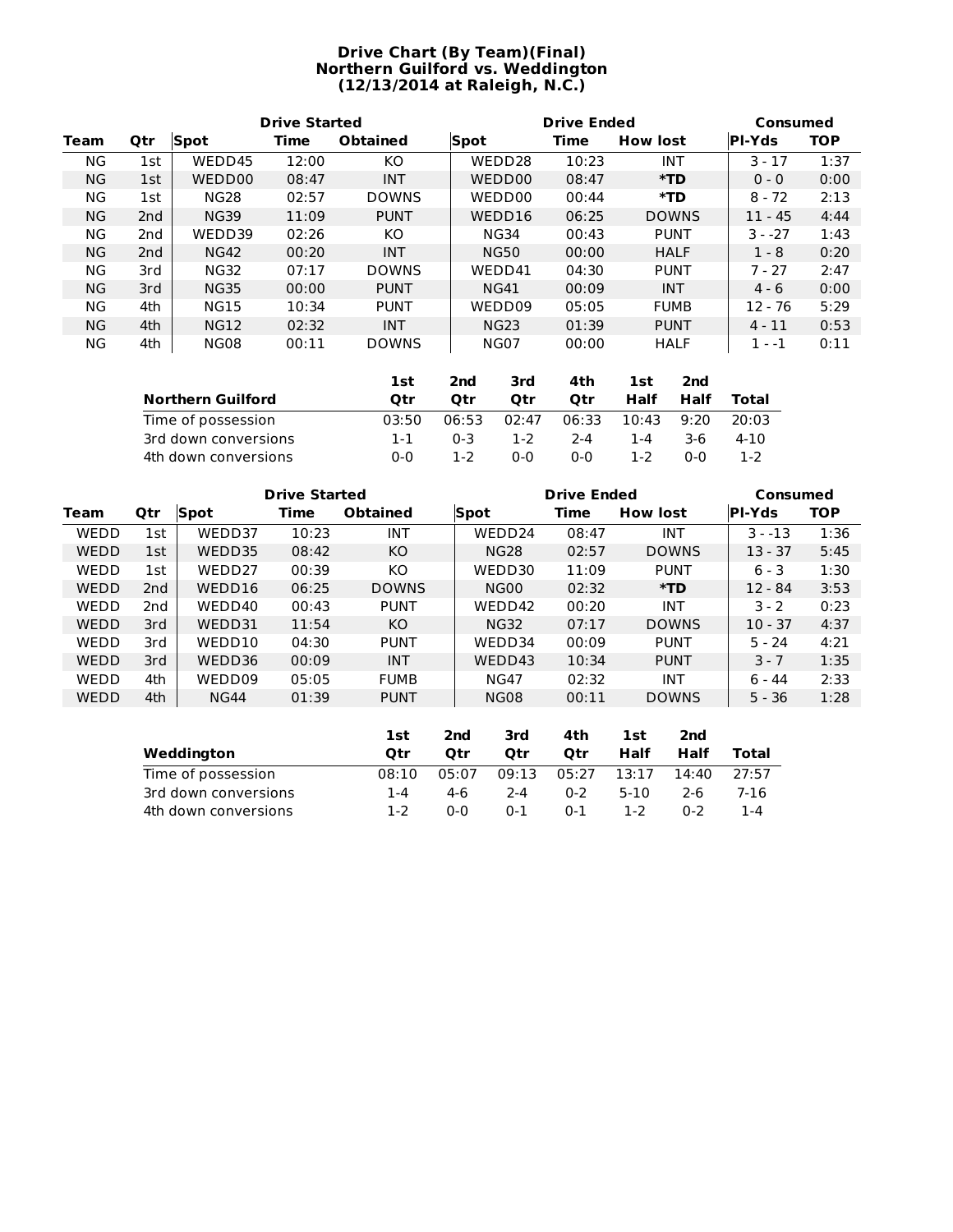#### **Drive Chart (By Quarter)(Final) Northern Guilford vs. Weddington (12/13/2014 at Raleigh, N.C.)**

|             |                 |             | <b>Drive Started</b> |                 |             | <b>Drive Ended</b> |                 | Consumed      |            |  |  |
|-------------|-----------------|-------------|----------------------|-----------------|-------------|--------------------|-----------------|---------------|------------|--|--|
| <b>Team</b> | Qtr             | <b>Spot</b> | Time                 | <b>Obtained</b> | <b>Spot</b> | <b>Time</b>        | <b>How lost</b> | <b>PI-Yds</b> | <b>TOP</b> |  |  |
| <b>NG</b>   | 1st             | WEDD45      | 12:00                | KO.             | WEDD28      | 10:23              | <b>INT</b>      | $3 - 17$      | 1:37       |  |  |
| WEDD        | 1st             | WEDD37      | 10:23                | <b>INT</b>      | WEDD24      | 08:47              | <b>INT</b>      | $3 - -13$     | 1:36       |  |  |
| ΝG          | 1st             | WEDD00      | 08:47                | <b>INT</b>      | WEDD00      | 08:47              | $*TD$           | $0 - 0$       | 0:00       |  |  |
| <b>WEDD</b> | 1st             | WEDD35      | 08:42                | KO              | <b>NG28</b> | 02:57              | <b>DOWNS</b>    | $13 - 37$     | 5:45       |  |  |
| ΝG          | 1st             | <b>NG28</b> | 02:57                | <b>DOWNS</b>    | WEDD00      | 00:44              | $*TD$           | $8 - 72$      | 2:13       |  |  |
| WEDD        | 1st             | WEDD27      | 00:39                | <b>KO</b>       | WEDD30      | 11:09              | <b>PUNT</b>     | $6 - 3$       | 1:30       |  |  |
| <b>NG</b>   | 2nd             | <b>NG39</b> | 11:09                | <b>PUNT</b>     | WEDD16      | 06:25              | <b>DOWNS</b>    | $11 - 45$     | 4:44       |  |  |
| WEDD        | 2 <sub>nd</sub> | WEDD16      | 06:25                | <b>DOWNS</b>    | <b>NG00</b> | 02:32              | $*TD$           | $12 - 84$     | 3:53       |  |  |
| ΝG          | 2nd             | WEDD39      | 02:26                | KO              | <b>NG34</b> | 00:43              | <b>PUNT</b>     | $3 - -27$     | 1:43       |  |  |
| WEDD        | 2nd             | WEDD40      | 00:43                | <b>PUNT</b>     | WEDD42      | 00:20              | <b>INT</b>      | $3 - 2$       | 0:23       |  |  |
| ΝG          | 2nd             | <b>NG42</b> | 00:20                | <b>INT</b>      | <b>NG50</b> | 00:00              | <b>HALF</b>     | $1 - 8$       | 0:20       |  |  |
| <b>WEDD</b> | 3rd             | WEDD31      | 11:54                | KO              | <b>NG32</b> | 07:17              | <b>DOWNS</b>    | $10 - 37$     | 4:37       |  |  |
| ΝG          | 3rd             | <b>NG32</b> | 07:17                | <b>DOWNS</b>    | WEDD41      | 04:30              | <b>PUNT</b>     | $7 - 27$      | 2:47       |  |  |
| WEDD        | 3rd             | WEDD10      | 04:30                | <b>PUNT</b>     | WEDD34      | 00:09              | <b>PUNT</b>     | $5 - 24$      | 4:21       |  |  |
| NG.         | 3rd             | <b>NG35</b> | 00:00                | <b>PUNT</b>     | <b>NG41</b> | 00:09              | <b>INT</b>      | $4 - 6$       | 0:00       |  |  |
| WEDD        | 3rd             | WEDD36      | 00:09                | <b>INT</b>      | WEDD43      | 10:34              | <b>PUNT</b>     | $3 - 7$       | 1:35       |  |  |
| <b>NG</b>   | 4th             | <b>NG15</b> | 10:34                | <b>PUNT</b>     | WEDD09      | 05:05              | <b>FUMB</b>     | 12 - 76       | 5:29       |  |  |
| WEDD        | 4th             | WEDD09      | 05:05                | <b>FUMB</b>     | <b>NG47</b> | 02:32              | <b>INT</b>      | $6 - 44$      | 2:33       |  |  |
| ΝG          | 4th             | <b>NG12</b> | 02:32                | <b>INT</b>      | <b>NG23</b> | 01:39              | <b>PUNT</b>     | $4 - 11$      | 0:53       |  |  |
| WEDD        | 4th             | <b>NG44</b> | 01:39                | <b>PUNT</b>     | <b>NG08</b> | 00:11              | <b>DOWNS</b>    | 5 - 36        | 1:28       |  |  |
| ΝG          | 4th             | <b>NG08</b> | 00:11                | <b>DOWNS</b>    | <b>NG07</b> | 00:00              | <b>HALF</b>     | 1 - -1        | 0:11       |  |  |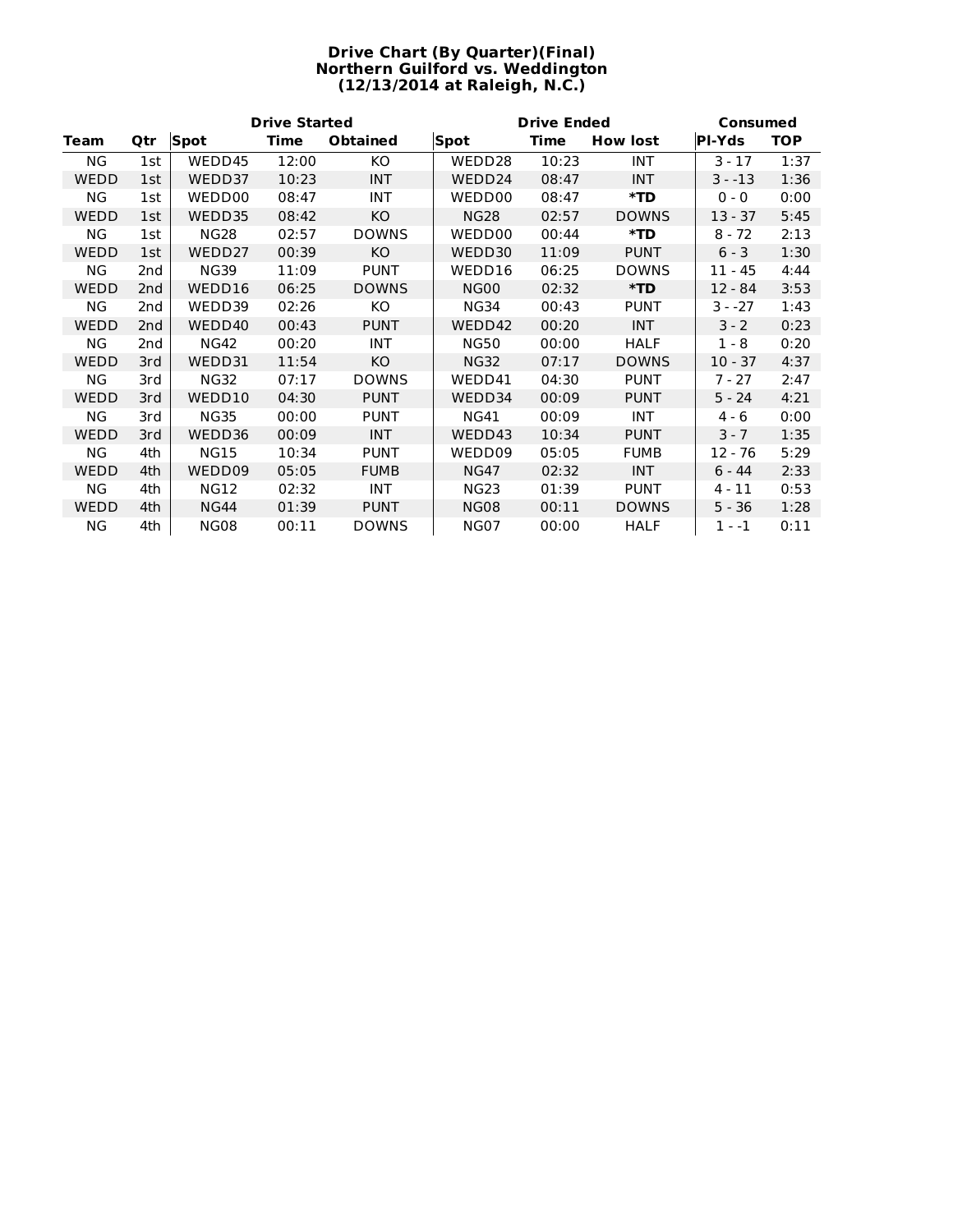### **Play-by-Play Summary (1st quarter) Northern Guilford vs. Weddington (12/13/2014 at Raleigh, N.C.)**

| (61) Hong |                      | Northern Guilford Capitans: (5) Harris (6) Reynolds (52) Taylordean                           |   |
|-----------|----------------------|-----------------------------------------------------------------------------------------------|---|
|           |                      | Weddington Captians: (1) Goins (14) Trevisan (42) Moore (48) Jenkins                          |   |
|           |                      | Coin Toss: Weddington won the toss and will defer to the second half                          |   |
|           |                      | Coin Toss: Northern Guilford will defend the south goal.                                      |   |
|           | WEDD ball on WEDD40. |                                                                                               |   |
|           |                      | Duncan kickoff 52 yards to the NG8, Reynolds return 47 yards to the WEDD45 (Tyulyu).          |   |
| 1-10      | WEDD45               | Reynolds rush for 4 yards to the WEDD41 (Trevisan).                                           |   |
| 2-6       | WEDD41               | Harris pass complete to Freeman, CJ. for 13 yards to the WEDD28, 1ST DOWN NG (Trevisan).      | P |
| 1-10      | WEDD28               | Harris pass intercepted by Bensch at the WEDD5, Bensch return 32 yards to the WEDD37 (Hong).  |   |
|           |                      | 3 plays, 17 yards, 1:37                                                                       |   |
|           |                      | <b>WEDDINGTON drive start at 10:23.</b>                                                       |   |
|           |                      | WEDD37 Carson rush for loss of 7 yards to the WEDD30 (Norcott).                               |   |
| 1-10      |                      |                                                                                               |   |
| $2 - 17$  | WEDD30               | Willingham rush for 1 yard to the WEDD31 (Marsh, T).                                          |   |
| $3 - 16$  |                      | WEDD31 PENALTY WEDD false start 7 yards to the WEDD24.                                        |   |
| $3 - 23$  | WEDD24               | Willingham pass intercepted by Marsh, T at the WEDD19, Marsh, T return 19 yards to the WEDD0, |   |
|           |                      | TOUCHDOWN, clock 08:47.                                                                       |   |

3 plays, -13 yards, 1:36

1-0 WEDD03 Simmons kick attempt good.

#### **Northern Guilford 7, Weddington 0**

0 plays, 0 yards, 0:00

Streuli kickoff 38 yards to the WEDD22, Trevisan return 13 yards to the WEDD35 (Rosbor).

#### **WEDDINGTON drive start at 08:42.**

| 1-10     | WEDD35    | Carson rush for 4 yards to the WEDD39 (Fryer).                                       |    |
|----------|-----------|--------------------------------------------------------------------------------------|----|
| 2-6      | WEDD39    | Carson rush for 4 yards to the WEDD43 (Wade).                                        |    |
| $3 - 2$  | WEDD43    | Willingham rush for 2 yards to the WEDD45, 1ST DOWN WEDD (Quashie).                  | R. |
| $1 - 10$ | WEDD45    | PENALTY WEDD false start 5 yards to the WEDD40.                                      |    |
| $1 - 15$ | WEDD40    | Carson rush for 7 yards to the WEDD47 (Fryer).                                       |    |
| $2 - 8$  | WEDD47    | Carson rush for 6 yards to the NG47 (Reynolds; Hord).                                |    |
| $3 - 2$  | NG47      | Willingham pass complete to Bensch for 1 yard to the NG46 (Reese; Marsh, T).         |    |
| $4 - 1$  | NG46      | Willingham rush for 2 yards to the NG44, 1ST DOWN WEDD (Quashie).                    | R. |
| 1-10     | NG44      | Carson rush for 4 yards to the NG40 (Fryer; Quashie).                                |    |
| $2 - 6$  | NG40      | Willingham rush for 9 yards to the NG31, 1ST DOWN WEDD (Quashie).                    | R. |
| $1 - 10$ | NG31      | Carson rush for 3 yards to the NG28 (Wade).                                          |    |
| $2 - 7$  | NG28      | Willingham pass incomplete to McCament.                                              |    |
| $3 - 7$  | NG28      | Willingham pass incomplete to Goins.                                                 |    |
| $4 - 7$  | NG28      | Willingham pass incomplete to Carson (Simmons).                                      |    |
|          |           | 13 plays, 37 yards, 5:45                                                             |    |
|          |           | <b>NORTHERN GUILFORD drive start at 02:57.</b>                                       |    |
| 1-10     | NG28      | Freeman, CJ. rush for 5 yards to the NG33 (Patton).                                  |    |
| $2 - 5$  | NG33      | Harris pass complete to Reynolds for 12 yards to the NG45, 1ST DOWN NG (Bensch).     | P  |
| $1 - 10$ | NG45      | Harris rush for loss of 1 yard to the NG44 (Hobbs; Moore, L).                        |    |
|          | 2-11 NG44 | Harris pass complete to Reynolds for 13 yards to the WEDD43, 1ST DOWN NG (Carson).   | P  |
| $1 - 10$ | WEDD43    | PENALTY NG false start 5 yards to the WEDD48.                                        |    |
| $1 - 15$ | WEDD48    | Harris pass incomplete to Marsh, T.                                                  |    |
| 2-15     | WEDD48    | Harris pass incomplete to Reynolds.                                                  |    |
| $3 - 15$ | WEDD48    | Harris pass complete to Reynolds for 30 yards to the WEDD18, 1ST DOWN NG (Trevisan). | P  |
| 1-10     | WEDD18    | PENALTY WEDD encroachment 5 yards to the WEDD13.                                     |    |
| $1 - 5$  | WEDD13    | Freeman, CJ. rush for 13 yards to the WEDD0, 1ST DOWN NG, TOUCHDOWN, clock 00:44.    | R  |

1-0 WEDD03 Simmons kick attempt good.

#### **Northern Guilford 14, Weddington 0**

8 plays, 72 yards, 2:13

Streuli kickoff 41 yards to the WEDD19, Trevisan return 8 yards to the WEDD27 (Norcott).

#### **WEDDINGTON drive start at 00:39.**

- 1-10 WEDD27 Carson rush for no gain to the WEDD27 (Marsh, T).
- 2-10 WEDD27 Willingham pass complete to Goins for 9 yards to the WEDD36.

3-1 WEDD36 Willingham rush for 4 yards to the WEDD40, 1ST DOWN WEDD (McCoy). R

#### **END OF 1st QUARTER: Northern Guilford 14, Weddington 0**

|                        |    |                                                   |  |  | Time 1st Downs Conversions |                        |       |                 |          |           |
|------------------------|----|---------------------------------------------------|--|--|----------------------------|------------------------|-------|-----------------|----------|-----------|
| <b>Quarter Summary</b> |    |                                                   |  |  |                            | Score Poss R P X T 3rd | 4th   | Rushing Passing |          | Penalties |
| Northern Guilford      | 14 | $03:50 \quad 1 \quad 4 \quad 0 \quad 5 \quad 1-1$ |  |  |                            |                        | ი-ი   | 4-21            | 4-7-1-68 | $1-5$     |
| Weddington             |    |                                                   |  |  |                            | 08:10 4 0 0 4 1-4      | $1-2$ | 13-39           | 2-6-1-10 | 3-17      |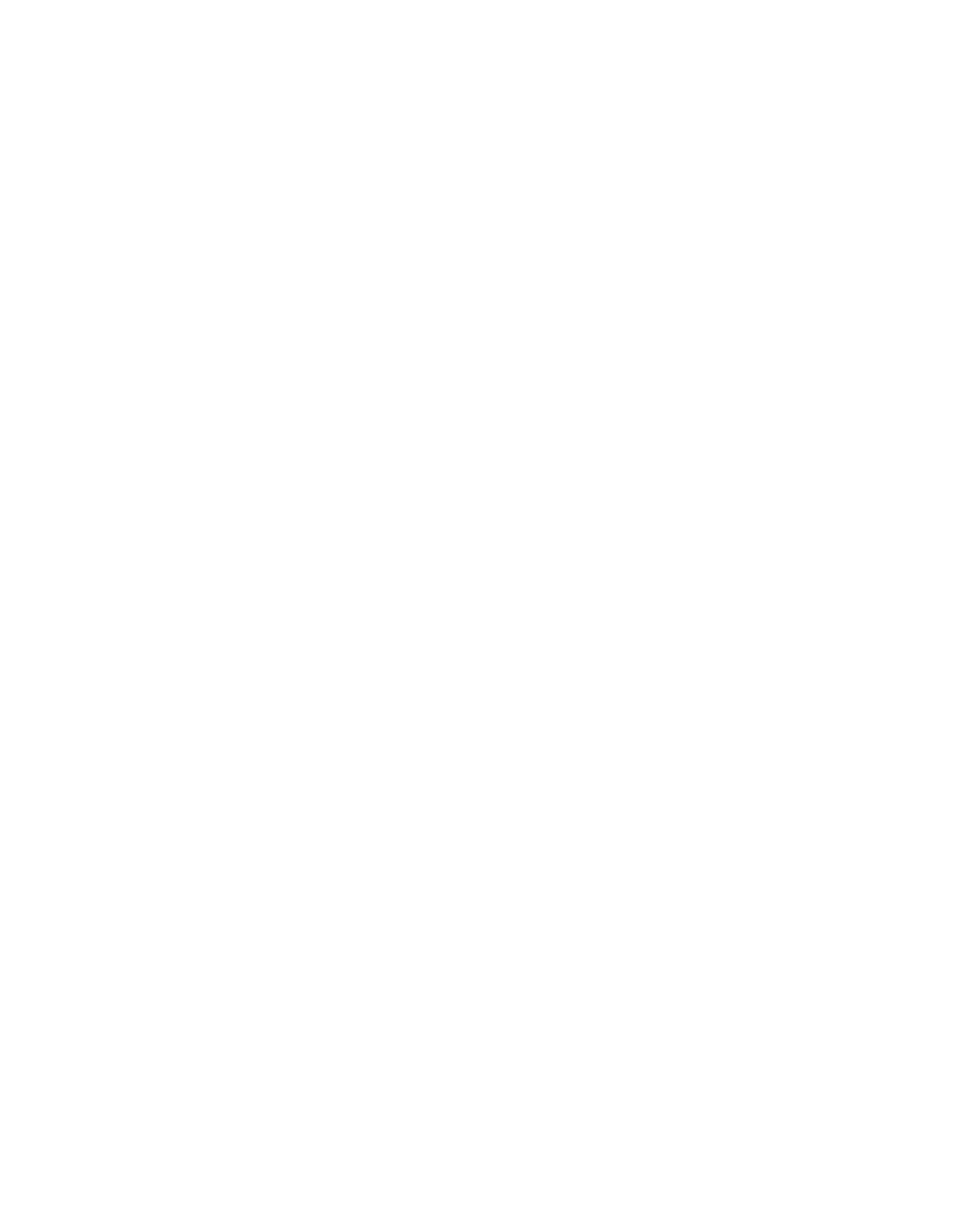## **Quickie Statistics (1st Quarter only) Northern Guilford vs. Weddington (12/13/2014 at Raleigh, N.C.)**

|                                  | NG          | <b>WEDD</b> |
|----------------------------------|-------------|-------------|
| Score                            | 14          | 0           |
| <b>FIRST DOWNS</b>               | 5           | 4           |
| <b>RUSHES-YARDS (NET)</b>        | $4 - 21$    | 13-39       |
| <b>PASSING-YARDS (NET)</b>       | 68          | 10          |
| Passes Att-Comp-Int              | $7 - 4 - 1$ | $6 - 2 - 1$ |
| <b>TOTAL OFFENSE PLAYS-YARDS</b> | 11-89       | 19-49       |
| Fumble Returns-Yards             | $0 - 0$     | $0 - 0$     |
| Punt Returns-Yards               | $0 - 0$     | $0 - 0$     |
| Kickoff Returns-Yards            | $1 - 47$    | $2 - 21$    |
| Interception Returns-Yards       | $1 - 19$    | $1 - 32$    |
| Punts (Number-Avg)               |             |             |
| Fumbles-Lost                     | $0 - 0$     | $0 - 0$     |
| Penalties-Yards                  | $1 - 5$     | $3 - 17$    |
| Possession Time                  | 03:50       | 08:10       |
| <b>Third-Down Conversions</b>    | $1 - 1$     | $1 - 4$     |
| Fourth-Down Conversions          | $0 - 0$     | $1 - 2$     |

| <b>Rushing</b>      | No.         | Gain | Loss         | <b>Net</b>     | TD           | Avg            | <b>Rushing</b>      | No.  | Gain        | Loss           | <b>Net</b>      | TD              | Avg            |       |    |
|---------------------|-------------|------|--------------|----------------|--------------|----------------|---------------------|------|-------------|----------------|-----------------|-----------------|----------------|-------|----|
| Freeman, CJ.        | 2           | 18   | 0            | 18             | $\mathbf 0$  | $\overline{9}$ | Carson              | 8    | 28          | $-7$           | $\overline{21}$ | $\Omega$        | 2.6            |       |    |
| Harris              | 1           | 0    | $^{\circ}1$  | $-1$           | 0            | $-1$           | Willingham          | 5    | 18          | 0              | 18              | $\mathbf 0$     | 3.6            |       |    |
| Reynolds            | $\mathbf 1$ | 4    | $\Omega$     | $\overline{4}$ | $\mathbf 0$  | $\overline{4}$ |                     |      |             |                |                 |                 |                |       |    |
| Passing             | $C - A - I$ |      | Yds          | TD             |              | <b>Sack</b>    | Passing             |      | $C-A-I$     | Yds            | <b>TD</b>       |                 | Sack           |       |    |
| <b>Harris</b>       | $4 - 7 - 1$ |      | 68           | $\overline{0}$ |              | 0              | Willingham          |      | $2 - 6 - 1$ | 10             | 0               |                 | $\mathbf 0$    |       |    |
| <b>Receiving</b>    |             | No.  |              | Yards          |              | TD             | <b>Receiving</b>    |      |             | No.            |                 | Yards           | TD             |       |    |
| Reynolds            |             |      | 4            |                | 55           | $\mathbf 0$    | Bensch              |      |             | 1              |                 | 1               | $\mathbf 0$    |       |    |
| Freeman, CJ.        |             |      | 1            |                | 13           | 0              | Goins               |      |             | $\overline{2}$ |                 | 9               | 0              |       |    |
| Marsh, T            |             |      | $\mathbf{1}$ |                | $\Omega$     | $\mathbf 0$    | <b>McCament</b>     |      |             | $\mathbf{1}$   |                 | $\Omega$        | $\mathbf 0$    |       |    |
| <b>Punting</b>      | No.         | Yds  | Avg          |                | In20         | TB             | <b>Punting</b>      | No.  | Yds         | Avg            |                 | In20            | TB             |       |    |
| <b>Punt Returns</b> |             |      | No.          |                | Yards        | TD             | <b>Punt Returns</b> |      |             | No.            |                 |                 |                | Yards | TD |
| <b>Kick Returns</b> |             |      | No.          |                | Yards        | TD             | <b>Kick Returns</b> |      |             | No.            |                 | Yards           | TD             |       |    |
| Reynolds            |             |      | $\mathbf{1}$ |                | 47           | $\overline{0}$ | Trevisan            |      |             | $\overline{2}$ |                 | $\overline{21}$ | $\overline{0}$ |       |    |
| <b>Tackles</b>      | UA-A        |      | <b>Total</b> |                | <b>Sacks</b> | <b>TFL</b>     | <b>Tackles</b>      | UA-A |             | <b>Total</b>   |                 | <b>Sacks</b>    | <b>TFL</b>     |       |    |
| Fryer               | $2 - 1$     |      | 2.5          |                | 0.0          | 0.0            | Bensch              |      | $1 - 0$     | 1.0            |                 | 0.0             | 0.0            |       |    |
| Marsh, T            | $2 - 1$     |      | 2.5          |                | 0.0          | 0.0            | <b>Hobbs</b>        |      | $0 - 1$     | 0.5            |                 | 0.0             | 1.0            |       |    |
| Hord                | $0 - 1$     |      | 0.5          |                | 0.0          | 0.0            | Trevisan            |      | $3 - 0$     | 3.0            |                 | 0.0             | 0.0            |       |    |

| <b>Qtr</b> Time Scoring Play                                           | V-H    |
|------------------------------------------------------------------------|--------|
| 1st 08:47 NG - Marsh, T 19 yd TD INT (KICK by Simmons),                |        |
| 1st 00:44 NG - Freeman, CJ. 13 yd TD RUSH (KICK by Simmons), 8-72 2:13 | $14-0$ |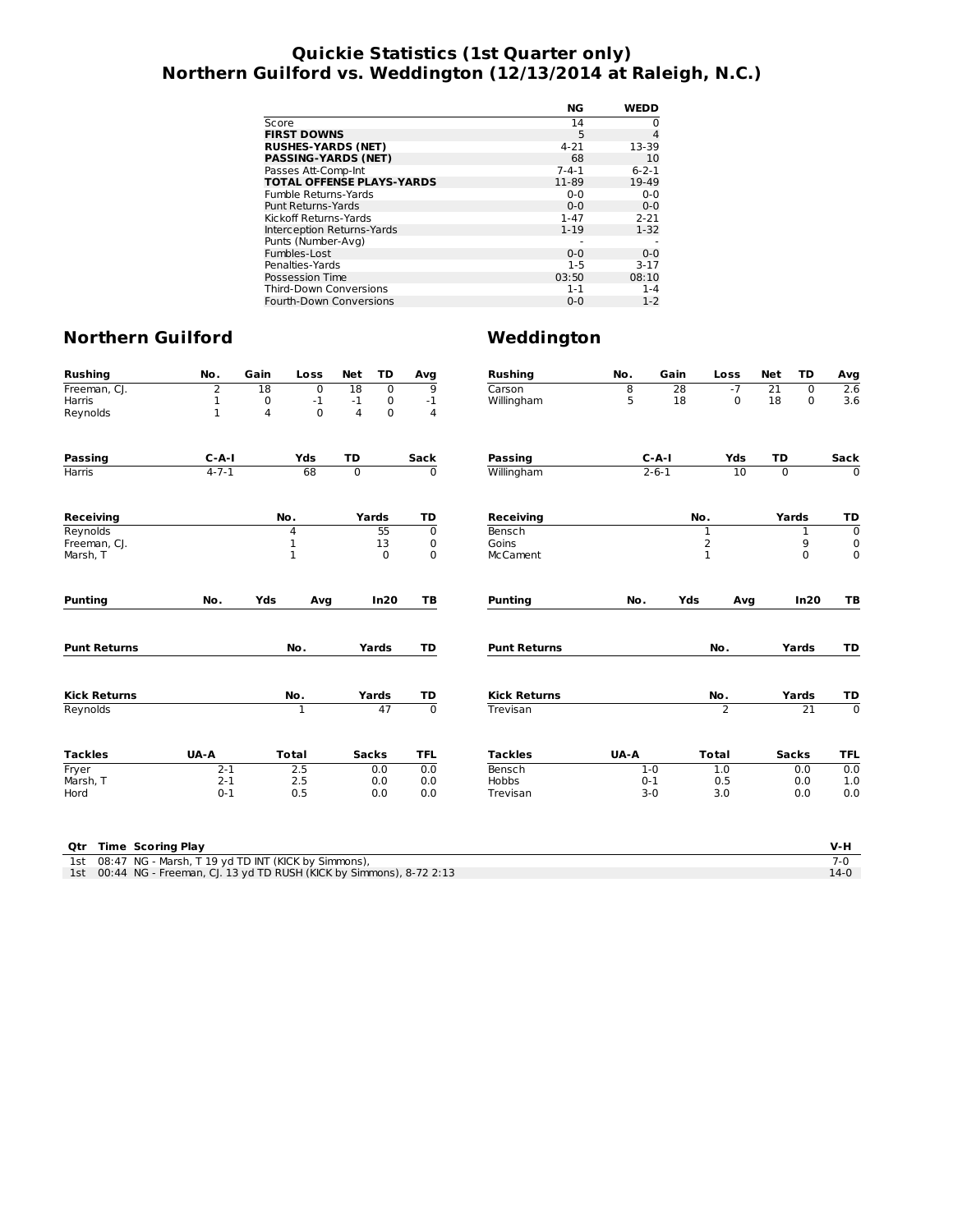#### **Play-by-Play Summary (2nd quarter) Northern Guilford vs. Weddington (12/13/2014 at Raleigh, N.C.)**

- 1-10 WEDD40 Start of 2nd quarter, clock 12:00.
- 1-10 WEDD40 PENALTY WEDD false start 6 yards to the WEDD34.
- 1-16 WEDD34 Willingham sacked for loss of 4 yards to the WEDD30 (Fryer).<br>2-20 WEDD30 Willingham pass incomplete to Goins, QB hurry by Norcott.
- Willingham pass incomplete to Goins, QB hurry by Norcott.
- 3-20 WEDD30 Willingham pass incomplete to Trevisan.
- 4-20 WEDD30 Peterson punt 31 yards to the NG39, out-of-bounds.

6 plays, 3 yards, 1:30

#### **NORTHERN GUILFORD drive start at 11:09.**

|              | Harris pass incomplete to Marsh, T.                                                                         |                                                                                                                                                                                                                                                                                                                                                                                                                                                                                                                                                                                                                                                                                                                                                                                                                                                                                                                                                                                                                                                                                                                                                                                        |
|--------------|-------------------------------------------------------------------------------------------------------------|----------------------------------------------------------------------------------------------------------------------------------------------------------------------------------------------------------------------------------------------------------------------------------------------------------------------------------------------------------------------------------------------------------------------------------------------------------------------------------------------------------------------------------------------------------------------------------------------------------------------------------------------------------------------------------------------------------------------------------------------------------------------------------------------------------------------------------------------------------------------------------------------------------------------------------------------------------------------------------------------------------------------------------------------------------------------------------------------------------------------------------------------------------------------------------------|
| NG39         | Freeman, CJ. rush for 7 yards to the NG46 (Carson).                                                         |                                                                                                                                                                                                                                                                                                                                                                                                                                                                                                                                                                                                                                                                                                                                                                                                                                                                                                                                                                                                                                                                                                                                                                                        |
| <b>NG46</b>  | Harris rush for 2 yards to the NG48 (Hobbs).                                                                |                                                                                                                                                                                                                                                                                                                                                                                                                                                                                                                                                                                                                                                                                                                                                                                                                                                                                                                                                                                                                                                                                                                                                                                        |
| NG48         | Harris rush for 2 yards to the 50 yardline, 1ST DOWN NG (Carson; Jenkins).                                  | R.                                                                                                                                                                                                                                                                                                                                                                                                                                                                                                                                                                                                                                                                                                                                                                                                                                                                                                                                                                                                                                                                                                                                                                                     |
| NG50         | Freeman, CJ. rush for 1 yard to the WEDD49 (Jenkins).                                                       |                                                                                                                                                                                                                                                                                                                                                                                                                                                                                                                                                                                                                                                                                                                                                                                                                                                                                                                                                                                                                                                                                                                                                                                        |
| WEDD49       |                                                                                                             | P                                                                                                                                                                                                                                                                                                                                                                                                                                                                                                                                                                                                                                                                                                                                                                                                                                                                                                                                                                                                                                                                                                                                                                                      |
| WEDD39       |                                                                                                             | $\mathsf{R}$                                                                                                                                                                                                                                                                                                                                                                                                                                                                                                                                                                                                                                                                                                                                                                                                                                                                                                                                                                                                                                                                                                                                                                           |
|              |                                                                                                             |                                                                                                                                                                                                                                                                                                                                                                                                                                                                                                                                                                                                                                                                                                                                                                                                                                                                                                                                                                                                                                                                                                                                                                                        |
|              |                                                                                                             |                                                                                                                                                                                                                                                                                                                                                                                                                                                                                                                                                                                                                                                                                                                                                                                                                                                                                                                                                                                                                                                                                                                                                                                        |
|              |                                                                                                             |                                                                                                                                                                                                                                                                                                                                                                                                                                                                                                                                                                                                                                                                                                                                                                                                                                                                                                                                                                                                                                                                                                                                                                                        |
|              |                                                                                                             |                                                                                                                                                                                                                                                                                                                                                                                                                                                                                                                                                                                                                                                                                                                                                                                                                                                                                                                                                                                                                                                                                                                                                                                        |
|              |                                                                                                             |                                                                                                                                                                                                                                                                                                                                                                                                                                                                                                                                                                                                                                                                                                                                                                                                                                                                                                                                                                                                                                                                                                                                                                                        |
|              |                                                                                                             |                                                                                                                                                                                                                                                                                                                                                                                                                                                                                                                                                                                                                                                                                                                                                                                                                                                                                                                                                                                                                                                                                                                                                                                        |
|              |                                                                                                             |                                                                                                                                                                                                                                                                                                                                                                                                                                                                                                                                                                                                                                                                                                                                                                                                                                                                                                                                                                                                                                                                                                                                                                                        |
|              | 11 plays, 45 yards, 4:44                                                                                    |                                                                                                                                                                                                                                                                                                                                                                                                                                                                                                                                                                                                                                                                                                                                                                                                                                                                                                                                                                                                                                                                                                                                                                                        |
|              |                                                                                                             |                                                                                                                                                                                                                                                                                                                                                                                                                                                                                                                                                                                                                                                                                                                                                                                                                                                                                                                                                                                                                                                                                                                                                                                        |
|              |                                                                                                             |                                                                                                                                                                                                                                                                                                                                                                                                                                                                                                                                                                                                                                                                                                                                                                                                                                                                                                                                                                                                                                                                                                                                                                                        |
|              |                                                                                                             |                                                                                                                                                                                                                                                                                                                                                                                                                                                                                                                                                                                                                                                                                                                                                                                                                                                                                                                                                                                                                                                                                                                                                                                        |
|              |                                                                                                             |                                                                                                                                                                                                                                                                                                                                                                                                                                                                                                                                                                                                                                                                                                                                                                                                                                                                                                                                                                                                                                                                                                                                                                                        |
|              |                                                                                                             | R.                                                                                                                                                                                                                                                                                                                                                                                                                                                                                                                                                                                                                                                                                                                                                                                                                                                                                                                                                                                                                                                                                                                                                                                     |
|              |                                                                                                             |                                                                                                                                                                                                                                                                                                                                                                                                                                                                                                                                                                                                                                                                                                                                                                                                                                                                                                                                                                                                                                                                                                                                                                                        |
|              |                                                                                                             |                                                                                                                                                                                                                                                                                                                                                                                                                                                                                                                                                                                                                                                                                                                                                                                                                                                                                                                                                                                                                                                                                                                                                                                        |
|              |                                                                                                             |                                                                                                                                                                                                                                                                                                                                                                                                                                                                                                                                                                                                                                                                                                                                                                                                                                                                                                                                                                                                                                                                                                                                                                                        |
|              |                                                                                                             | P                                                                                                                                                                                                                                                                                                                                                                                                                                                                                                                                                                                                                                                                                                                                                                                                                                                                                                                                                                                                                                                                                                                                                                                      |
| WEDD45       | Willingham pass complete to Goins for 27 yards to the NG28, fumble forced by Harris, fumble by Goins        | P                                                                                                                                                                                                                                                                                                                                                                                                                                                                                                                                                                                                                                                                                                                                                                                                                                                                                                                                                                                                                                                                                                                                                                                      |
|              | recovered by WEDD TEAM at NG28, 1ST DOWN WEDD.                                                              |                                                                                                                                                                                                                                                                                                                                                                                                                                                                                                                                                                                                                                                                                                                                                                                                                                                                                                                                                                                                                                                                                                                                                                                        |
| NG28         | Willingham pass incomplete to Trevisan.                                                                     |                                                                                                                                                                                                                                                                                                                                                                                                                                                                                                                                                                                                                                                                                                                                                                                                                                                                                                                                                                                                                                                                                                                                                                                        |
| NG28         | PENALTY NG UN (McCoy) 14 yards to the NG14, 1ST DOWN WEDD.                                                  | Е.                                                                                                                                                                                                                                                                                                                                                                                                                                                                                                                                                                                                                                                                                                                                                                                                                                                                                                                                                                                                                                                                                                                                                                                     |
|              |                                                                                                             |                                                                                                                                                                                                                                                                                                                                                                                                                                                                                                                                                                                                                                                                                                                                                                                                                                                                                                                                                                                                                                                                                                                                                                                        |
| NG14         | Willingham pass complete to Bensch for 13 yards to the NG1, 1ST DOWN WEDD (Hord).                           | P                                                                                                                                                                                                                                                                                                                                                                                                                                                                                                                                                                                                                                                                                                                                                                                                                                                                                                                                                                                                                                                                                                                                                                                      |
| NG01         | Willingham rush for no gain to the NG1 (TEAM).                                                              |                                                                                                                                                                                                                                                                                                                                                                                                                                                                                                                                                                                                                                                                                                                                                                                                                                                                                                                                                                                                                                                                                                                                                                                        |
| NG01<br>NG01 | Carson rush for no gain to the NG1 (Kelly).<br>Assencao rush for 1 yard to the NG0, TOUCHDOWN, clock 02:32. |                                                                                                                                                                                                                                                                                                                                                                                                                                                                                                                                                                                                                                                                                                                                                                                                                                                                                                                                                                                                                                                                                                                                                                                        |
| $1 - 10$     | 1-10 NG39<br>$1 - 10$                                                                                       | Harris pass complete to Freeman, CJ. for 10 yards to the WEDD39, 1ST DOWN NG (Bensch).<br>Freeman, CJ. rush for 24 yards to the WEDD15, 1ST DOWN NG (Bensch).<br>Northern Guilford (3) Freeman injured on the play.<br>1-10 WEDD15 Timeout Northern Guilford, clock 08:08.<br>WEDD15 Harris rush for 2 yards to the WEDD13 (Patterson).<br>WEDD13 PENALTY NG illegal formation 5 yards to the WEDD18.<br>2-13 WEDD18 Harris pass incomplete to Reynolds, QB hurry by Hobbs.<br>3-13 WEDD18 Harris pass complete to Maynard for 2 yards to the WEDD16 (Hobbs).<br>4-11 WEDD16 Harris pass incomplete to Marsh, T, QB hurry by Moore, L.<br><b>WEDDINGTON drive start at 06:25.</b><br>WEDD16 Corbett rush for 5 yards to the WEDD21 (Wade).<br>WEDD21 Corbett rush for loss of 1 yard to the WEDD20 (Reynolds).<br>WEDD20 Willingham rush for 11 yards to the WEDD31, 1ST DOWN WEDD (Hord).<br>WEDD31 Willingham rush for 1 yard to the WEDD32 (Marsh, T;Kelly).<br>WEDD32 Willingham pass incomplete to Goins.<br>WEDD32 PENALTY WEDD false start (Donofrio) 5 yards to the WEDD27.<br>WEDD27 Willingham pass complete to Bensch for 18 yards to the WEDD45, 1ST DOWN WEDD (Reynolds). |

1-0 NG03 Duncan kick attempt good.

#### **Northern Guilford 14, Weddington 7**

12 plays, 84 yards, 3:53

Duncan kickoff 32 yards to the NG28, Fryer return 33 yards to the WEDD39 (Duncan).

#### **NORTHERN GUILFORD drive start at 02:26.**

- Weddington (8) Duncan was injured on the play
- 1-10 WEDD39 Timeout Northern Guilford, clock 02:26.
- Kelly rush for 3 yards to the WEDD36 (Jenkins).
- 2-7 WEDD36 Harris pass incomplete to Reynolds, PENALTY NG pass interference 15 yards to the NG49, NO PLAY.<br>2-22 NG49 Harris sacked for loss of 4 yards to the NG45 (Moore, L).
- Harris sacked for loss of 4 yards to the NG45 (Moore, L).
- 3-26 NG45 Timeout Northern Guilford, clock 00:57.<br>3-26 NG45 Harris rush for 4 yards to the NG49 (Mo
- 3-26 NG45 Harris rush for 4 yards to the NG49 (Moore, M.).<br>4-22 NG49 PENALTY NG personal foul (Harris) 15 vards to the
- PENALTY NG personal foul (Harris) 15 yards to the NG34.
- 4-37 NG34 Harris punt 27 yards to the WEDD39, Bensch return 1 yards to the WEDD40 (Taylordean).

3 plays, -27 yards, 1:43

#### **WEDDINGTON drive start at 00:43.**

- 1-10 WEDD40 Willingham sacked for loss of 1 yard to the WEDD39 (Wade), fumble by Willingham recovered by WEDD TEAM at WEDD42.
- 2-8 WEDD42 Willingham pass incomplete to Goins (Kelly).
- 3-8 WEDD42 Willingham pass intercepted by Harris at the NG38, Harris return 4 yards to the NG42 (Trevisan).

3 plays, 2 yards, 0:23

#### **NORTHERN GUILFORD drive start at 00:20.**

- 1-10 NG42 Harris rush for 8 yards to the 50 yardline (Jenkins).
- 2-2 NG50 End of half, clock 00:00.

1 plays, 8 yards, 0:20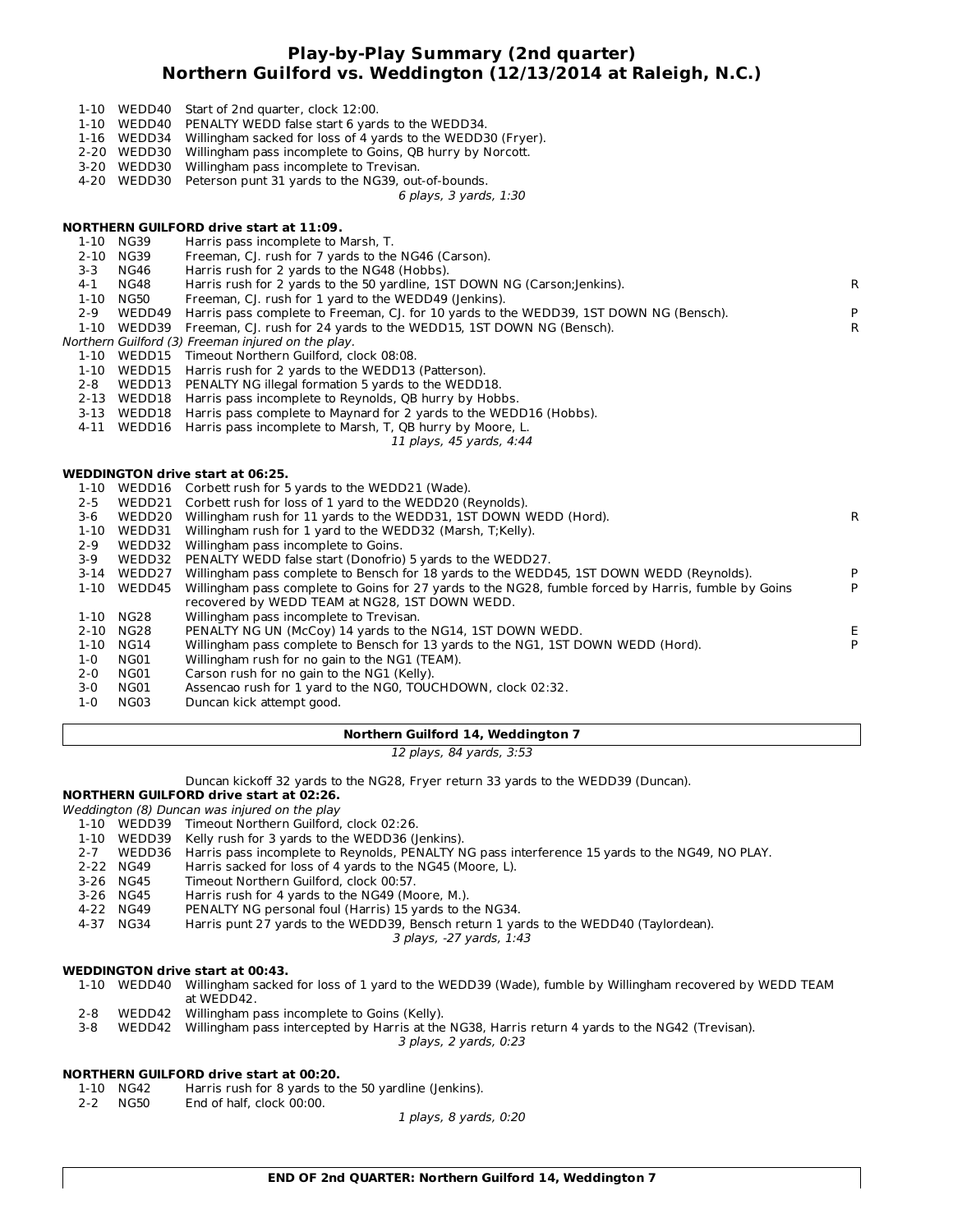|                        |                     | Time 1st Downs |  |  | Conversions            |       |          |            |                           |
|------------------------|---------------------|----------------|--|--|------------------------|-------|----------|------------|---------------------------|
| <b>Quarter Summary</b> |                     |                |  |  | Score Poss R P X T 3rd | 4th   |          |            | Rushing Passing Penalties |
| Northern Guilford      |                     |                |  |  | 06:53 2 1 0 3 0-3      | $1-2$ | 10-49    | 2-5-0-12   | 4-49                      |
| Weddington             | $05:07$ 1 3 1 5 4-6 |                |  |  |                        | ი-ი   | $9 - 15$ | $3-9-1-58$ | $2 - 11$                  |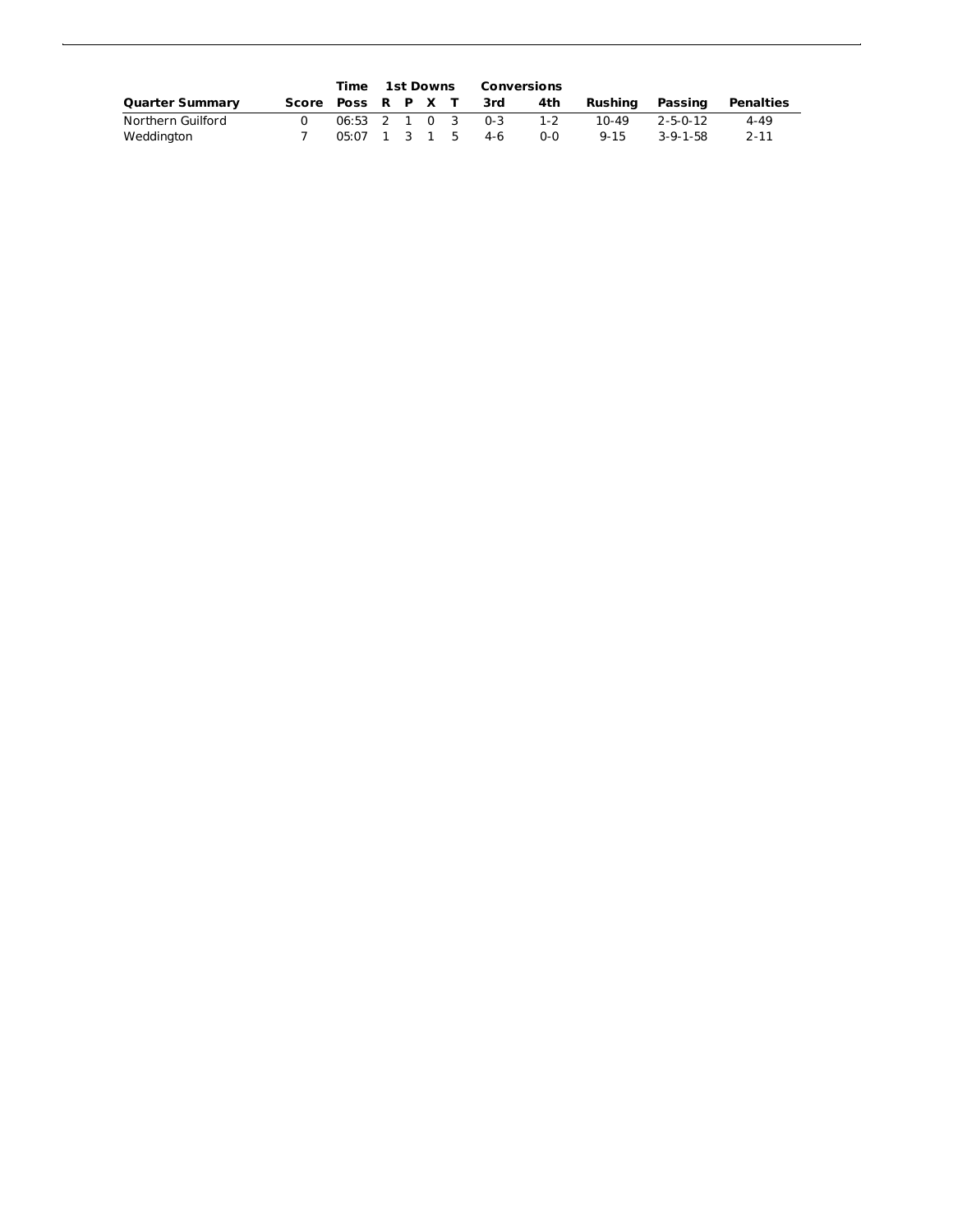## **Quickie Statistics (Halftime Cumulative) Northern Guilford vs. Weddington (12/13/2014 at Raleigh, N.C.)**

|                                  | NG           | <b>WEDD</b>  |
|----------------------------------|--------------|--------------|
| Score                            | 14           |              |
| <b>FIRST DOWNS</b>               | 8            | 9            |
| <b>RUSHES-YARDS (NET)</b>        | 14-70        | 22-54        |
| <b>PASSING-YARDS (NET)</b>       | 80           | 68           |
| Passes Att-Comp-Int              | $12 - 6 - 1$ | $15 - 5 - 2$ |
| <b>TOTAL OFFENSE PLAYS-YARDS</b> | 26-150       | 37-122       |
| Fumble Returns-Yards             | $0 - 0$      | $0 - 0$      |
| <b>Punt Returns-Yards</b>        | $0 - 0$      | $1 - 1$      |
| Kickoff Returns-Yards            | $2 - 80$     | $2 - 21$     |
| Interception Returns-Yards       | $2 - 23$     | $1 - 32$     |
| Punts (Number-Avg)               | $1 - 27$     | $1 - 31$     |
| Fumbles-Lost                     | $0 - 0$      | $4 - 0$      |
| Penalties-Yards                  | $5 - 54$     | $5 - 28$     |
| Possession Time                  | 10:43        | 13:17        |
| <b>Third-Down Conversions</b>    | $1 - 4$      | $5 - 10$     |
| <b>Fourth-Down Conversions</b>   | $1 - 2$      | $1 - 2$      |

| $-7$<br>Freeman, CJ.<br>5<br>50<br>$\overline{0}$<br>50<br>$\overline{0}$<br>9<br>$\overline{28}$<br>21<br>$\overline{10}$<br>Carson<br>$\mathbf 0$<br>18<br>8<br>Harris<br>6<br>$-1$<br>17<br>0<br>2.8<br>Willingham<br>30<br>$\mathbf 0$<br>30<br>$\mathbf 0$<br>$\mathbf{1}$<br>$\mathbf 0$<br>2<br>5<br>$-1$<br>Reynolds<br>4<br>$\Omega$<br>4<br>Corbett<br>4<br>0<br>4<br>TD<br>$C-A-I$<br>Yds<br>TD<br>Sack<br>$C-A-I$<br>Yds<br><b>Passing</b><br>Passing<br>Sack<br>$6 - 12 - 1$<br>76<br>$5 - 15 - 2$<br>63<br>$\overline{0}$<br>$\overline{0}$<br><b>Harris</b><br>$\mathbf{1}$<br>Willingham<br>No.<br>Yards<br>Yards<br><b>Receiving</b><br>TD<br>Receiving<br>No.<br>Reynolds<br>5<br>$\overline{55}$<br>$\overline{0}$<br>3<br>32<br>Bensch<br>2<br>6<br>23<br>Goins<br>36<br>Freeman, CJ.<br>0<br>3<br>Marsh, T<br>0<br>$\mathbf 0$<br>McCament<br>$\mathbf 1$<br>$\Omega$<br>No.<br>Yds<br>In20<br><b>Punting</b><br>Yds<br>In20<br><b>Punting</b><br>Avg<br>ТB<br>No.<br>Avg<br>27<br>$\overline{0}$<br>$\overline{31}$<br>27.0<br>$\overline{0}$<br>$\overline{1}$<br>31.0<br>$\overline{0}$<br>Harris<br>$\mathbf{1}$<br>Peterson<br><b>Punt Returns</b><br>No.<br>Yards<br>TD<br><b>Punt Returns</b><br>No.<br>Yards<br>Bensch<br>1<br>1<br><b>Kick Returns</b><br>No.<br>TD<br><b>Kick Returns</b><br>No.<br>Yards<br>Yards<br>TD<br>$\overline{2}$<br>Reynolds<br>$\mathbf{1}$<br>47<br>$\mathbf 0$<br>$\overline{21}$<br>Trevisan<br>$\mathbf{1}$<br>33<br>0<br>Fryer<br>UA-A<br><b>Tackles</b><br>UA-A<br><b>Tackles</b><br><b>Total</b><br><b>Sacks</b><br><b>TFL</b><br><b>Total</b><br><b>Sacks</b><br>$3-1$<br>3.5<br>Fryer<br>1.0<br>1.0<br>Moore, M.<br>$1-0$<br>1.0<br>0.0<br>Marsh, T<br>$2 - 2$<br>3.0<br>$3 - 0$<br>3.0<br>0.0<br>0.0<br>Bensch<br>0.0<br>$2 - 1$<br>2.5<br>0.0<br>$2 - 1$<br>2.5<br>0.0<br>Hord<br>0.0<br><b>Hobbs</b><br>$1 - 1$<br>Kelly<br>1.5<br>0.0<br>$4 - 0$<br>4.0<br>0.0<br>0.0<br>Trevisan<br><b>Time Scoring Play</b><br>V-H<br>Qtr<br>08:47 NG - Marsh, T 19 yd TD INT (KICK by Simmons),<br>$7 - 0$<br>1st<br>00:44 NG - Freeman, CJ. 13 yd TD RUSH (KICK by Simmons), 8-72 2:13<br>$14-0$<br>1st<br>02:32 WEDD - Assencao 1 yd TD RUSH (KICK by Duncan), 12-84 3:53 | <b>Rushing</b> | No. | Gain | Loss | <b>Net</b> | TD | Avg | <b>Rushing</b> | No. | Gain | Loss | <b>Net</b> | TD | Avg                       |
|---------------------------------------------------------------------------------------------------------------------------------------------------------------------------------------------------------------------------------------------------------------------------------------------------------------------------------------------------------------------------------------------------------------------------------------------------------------------------------------------------------------------------------------------------------------------------------------------------------------------------------------------------------------------------------------------------------------------------------------------------------------------------------------------------------------------------------------------------------------------------------------------------------------------------------------------------------------------------------------------------------------------------------------------------------------------------------------------------------------------------------------------------------------------------------------------------------------------------------------------------------------------------------------------------------------------------------------------------------------------------------------------------------------------------------------------------------------------------------------------------------------------------------------------------------------------------------------------------------------------------------------------------------------------------------------------------------------------------------------------------------------------------------------------------------------------------------------------------------------------------------------------------------------------------------------------------------------------------------------------------------------------------------------------------------------------------------------------------------------------------------------------------------------------------------------------------------------------------------------|----------------|-----|------|------|------------|----|-----|----------------|-----|------|------|------------|----|---------------------------|
|                                                                                                                                                                                                                                                                                                                                                                                                                                                                                                                                                                                                                                                                                                                                                                                                                                                                                                                                                                                                                                                                                                                                                                                                                                                                                                                                                                                                                                                                                                                                                                                                                                                                                                                                                                                                                                                                                                                                                                                                                                                                                                                                                                                                                                       |                |     |      |      |            |    |     |                |     |      |      |            |    | 2.3                       |
|                                                                                                                                                                                                                                                                                                                                                                                                                                                                                                                                                                                                                                                                                                                                                                                                                                                                                                                                                                                                                                                                                                                                                                                                                                                                                                                                                                                                                                                                                                                                                                                                                                                                                                                                                                                                                                                                                                                                                                                                                                                                                                                                                                                                                                       |                |     |      |      |            |    |     |                |     |      |      |            |    | 3.8                       |
|                                                                                                                                                                                                                                                                                                                                                                                                                                                                                                                                                                                                                                                                                                                                                                                                                                                                                                                                                                                                                                                                                                                                                                                                                                                                                                                                                                                                                                                                                                                                                                                                                                                                                                                                                                                                                                                                                                                                                                                                                                                                                                                                                                                                                                       |                |     |      |      |            |    |     |                |     |      |      |            |    | $\overline{2}$            |
|                                                                                                                                                                                                                                                                                                                                                                                                                                                                                                                                                                                                                                                                                                                                                                                                                                                                                                                                                                                                                                                                                                                                                                                                                                                                                                                                                                                                                                                                                                                                                                                                                                                                                                                                                                                                                                                                                                                                                                                                                                                                                                                                                                                                                                       |                |     |      |      |            |    |     |                |     |      |      |            |    |                           |
|                                                                                                                                                                                                                                                                                                                                                                                                                                                                                                                                                                                                                                                                                                                                                                                                                                                                                                                                                                                                                                                                                                                                                                                                                                                                                                                                                                                                                                                                                                                                                                                                                                                                                                                                                                                                                                                                                                                                                                                                                                                                                                                                                                                                                                       |                |     |      |      |            |    |     |                |     |      |      |            |    |                           |
|                                                                                                                                                                                                                                                                                                                                                                                                                                                                                                                                                                                                                                                                                                                                                                                                                                                                                                                                                                                                                                                                                                                                                                                                                                                                                                                                                                                                                                                                                                                                                                                                                                                                                                                                                                                                                                                                                                                                                                                                                                                                                                                                                                                                                                       |                |     |      |      |            |    |     |                |     |      |      |            |    | $\mathbf{1}$              |
|                                                                                                                                                                                                                                                                                                                                                                                                                                                                                                                                                                                                                                                                                                                                                                                                                                                                                                                                                                                                                                                                                                                                                                                                                                                                                                                                                                                                                                                                                                                                                                                                                                                                                                                                                                                                                                                                                                                                                                                                                                                                                                                                                                                                                                       |                |     |      |      |            |    |     |                |     |      |      |            | TD |                           |
|                                                                                                                                                                                                                                                                                                                                                                                                                                                                                                                                                                                                                                                                                                                                                                                                                                                                                                                                                                                                                                                                                                                                                                                                                                                                                                                                                                                                                                                                                                                                                                                                                                                                                                                                                                                                                                                                                                                                                                                                                                                                                                                                                                                                                                       |                |     |      |      |            |    |     |                |     |      |      |            |    | $\overline{\mathfrak{o}}$ |
|                                                                                                                                                                                                                                                                                                                                                                                                                                                                                                                                                                                                                                                                                                                                                                                                                                                                                                                                                                                                                                                                                                                                                                                                                                                                                                                                                                                                                                                                                                                                                                                                                                                                                                                                                                                                                                                                                                                                                                                                                                                                                                                                                                                                                                       |                |     |      |      |            |    |     |                |     |      |      |            |    | $\mathbf 0$               |
|                                                                                                                                                                                                                                                                                                                                                                                                                                                                                                                                                                                                                                                                                                                                                                                                                                                                                                                                                                                                                                                                                                                                                                                                                                                                                                                                                                                                                                                                                                                                                                                                                                                                                                                                                                                                                                                                                                                                                                                                                                                                                                                                                                                                                                       |                |     |      |      |            |    |     |                |     |      |      |            |    | $\mathbf 0$               |
|                                                                                                                                                                                                                                                                                                                                                                                                                                                                                                                                                                                                                                                                                                                                                                                                                                                                                                                                                                                                                                                                                                                                                                                                                                                                                                                                                                                                                                                                                                                                                                                                                                                                                                                                                                                                                                                                                                                                                                                                                                                                                                                                                                                                                                       |                |     |      |      |            |    |     |                |     |      |      |            |    | TВ                        |
|                                                                                                                                                                                                                                                                                                                                                                                                                                                                                                                                                                                                                                                                                                                                                                                                                                                                                                                                                                                                                                                                                                                                                                                                                                                                                                                                                                                                                                                                                                                                                                                                                                                                                                                                                                                                                                                                                                                                                                                                                                                                                                                                                                                                                                       |                |     |      |      |            |    |     |                |     |      |      |            |    | $\overline{0}$            |
|                                                                                                                                                                                                                                                                                                                                                                                                                                                                                                                                                                                                                                                                                                                                                                                                                                                                                                                                                                                                                                                                                                                                                                                                                                                                                                                                                                                                                                                                                                                                                                                                                                                                                                                                                                                                                                                                                                                                                                                                                                                                                                                                                                                                                                       |                |     |      |      |            |    |     |                |     |      |      |            |    |                           |
|                                                                                                                                                                                                                                                                                                                                                                                                                                                                                                                                                                                                                                                                                                                                                                                                                                                                                                                                                                                                                                                                                                                                                                                                                                                                                                                                                                                                                                                                                                                                                                                                                                                                                                                                                                                                                                                                                                                                                                                                                                                                                                                                                                                                                                       |                |     |      |      |            |    |     |                |     |      |      |            |    | TD                        |
|                                                                                                                                                                                                                                                                                                                                                                                                                                                                                                                                                                                                                                                                                                                                                                                                                                                                                                                                                                                                                                                                                                                                                                                                                                                                                                                                                                                                                                                                                                                                                                                                                                                                                                                                                                                                                                                                                                                                                                                                                                                                                                                                                                                                                                       |                |     |      |      |            |    |     |                |     |      |      |            |    | $\overline{\mathfrak{o}}$ |
|                                                                                                                                                                                                                                                                                                                                                                                                                                                                                                                                                                                                                                                                                                                                                                                                                                                                                                                                                                                                                                                                                                                                                                                                                                                                                                                                                                                                                                                                                                                                                                                                                                                                                                                                                                                                                                                                                                                                                                                                                                                                                                                                                                                                                                       |                |     |      |      |            |    |     |                |     |      |      |            |    |                           |
|                                                                                                                                                                                                                                                                                                                                                                                                                                                                                                                                                                                                                                                                                                                                                                                                                                                                                                                                                                                                                                                                                                                                                                                                                                                                                                                                                                                                                                                                                                                                                                                                                                                                                                                                                                                                                                                                                                                                                                                                                                                                                                                                                                                                                                       |                |     |      |      |            |    |     |                |     |      |      |            |    | $\overline{0}$            |
|                                                                                                                                                                                                                                                                                                                                                                                                                                                                                                                                                                                                                                                                                                                                                                                                                                                                                                                                                                                                                                                                                                                                                                                                                                                                                                                                                                                                                                                                                                                                                                                                                                                                                                                                                                                                                                                                                                                                                                                                                                                                                                                                                                                                                                       |                |     |      |      |            |    |     |                |     |      |      |            |    |                           |
|                                                                                                                                                                                                                                                                                                                                                                                                                                                                                                                                                                                                                                                                                                                                                                                                                                                                                                                                                                                                                                                                                                                                                                                                                                                                                                                                                                                                                                                                                                                                                                                                                                                                                                                                                                                                                                                                                                                                                                                                                                                                                                                                                                                                                                       |                |     |      |      |            |    |     |                |     |      |      |            |    | <b>TFL</b>                |
|                                                                                                                                                                                                                                                                                                                                                                                                                                                                                                                                                                                                                                                                                                                                                                                                                                                                                                                                                                                                                                                                                                                                                                                                                                                                                                                                                                                                                                                                                                                                                                                                                                                                                                                                                                                                                                                                                                                                                                                                                                                                                                                                                                                                                                       |                |     |      |      |            |    |     |                |     |      |      |            |    | 0.0                       |
|                                                                                                                                                                                                                                                                                                                                                                                                                                                                                                                                                                                                                                                                                                                                                                                                                                                                                                                                                                                                                                                                                                                                                                                                                                                                                                                                                                                                                                                                                                                                                                                                                                                                                                                                                                                                                                                                                                                                                                                                                                                                                                                                                                                                                                       |                |     |      |      |            |    |     |                |     |      |      |            |    | 0.0                       |
|                                                                                                                                                                                                                                                                                                                                                                                                                                                                                                                                                                                                                                                                                                                                                                                                                                                                                                                                                                                                                                                                                                                                                                                                                                                                                                                                                                                                                                                                                                                                                                                                                                                                                                                                                                                                                                                                                                                                                                                                                                                                                                                                                                                                                                       |                |     |      |      |            |    |     |                |     |      |      |            |    | 1.0                       |
|                                                                                                                                                                                                                                                                                                                                                                                                                                                                                                                                                                                                                                                                                                                                                                                                                                                                                                                                                                                                                                                                                                                                                                                                                                                                                                                                                                                                                                                                                                                                                                                                                                                                                                                                                                                                                                                                                                                                                                                                                                                                                                                                                                                                                                       |                |     |      |      |            |    |     |                |     |      |      |            |    | 0.0                       |
|                                                                                                                                                                                                                                                                                                                                                                                                                                                                                                                                                                                                                                                                                                                                                                                                                                                                                                                                                                                                                                                                                                                                                                                                                                                                                                                                                                                                                                                                                                                                                                                                                                                                                                                                                                                                                                                                                                                                                                                                                                                                                                                                                                                                                                       |                |     |      |      |            |    |     |                |     |      |      |            |    |                           |
|                                                                                                                                                                                                                                                                                                                                                                                                                                                                                                                                                                                                                                                                                                                                                                                                                                                                                                                                                                                                                                                                                                                                                                                                                                                                                                                                                                                                                                                                                                                                                                                                                                                                                                                                                                                                                                                                                                                                                                                                                                                                                                                                                                                                                                       |                |     |      |      |            |    |     |                |     |      |      |            |    |                           |
|                                                                                                                                                                                                                                                                                                                                                                                                                                                                                                                                                                                                                                                                                                                                                                                                                                                                                                                                                                                                                                                                                                                                                                                                                                                                                                                                                                                                                                                                                                                                                                                                                                                                                                                                                                                                                                                                                                                                                                                                                                                                                                                                                                                                                                       |                |     |      |      |            |    |     |                |     |      |      |            |    |                           |
|                                                                                                                                                                                                                                                                                                                                                                                                                                                                                                                                                                                                                                                                                                                                                                                                                                                                                                                                                                                                                                                                                                                                                                                                                                                                                                                                                                                                                                                                                                                                                                                                                                                                                                                                                                                                                                                                                                                                                                                                                                                                                                                                                                                                                                       | 2nd            |     |      |      |            |    |     |                |     |      |      |            |    | $14-7$                    |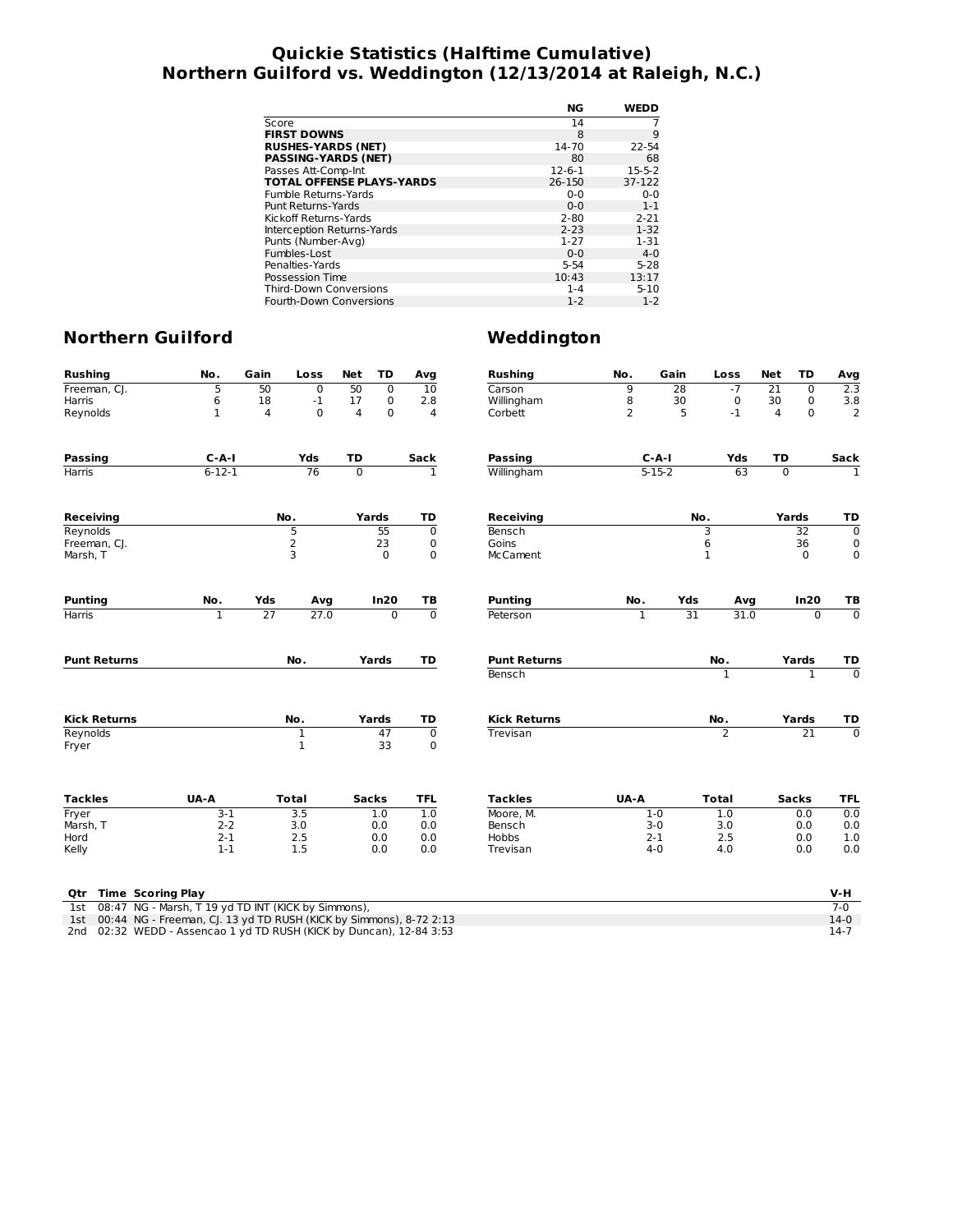## **Quickie Statistics (2nd Quarter only) Northern Guilford vs. Weddington (12/13/2014 at Raleigh, N.C.)**

|                                  | NG          | <b>WEDD</b> |
|----------------------------------|-------------|-------------|
| Score                            | 0           |             |
| <b>FIRST DOWNS</b>               | 3           | 5           |
| <b>RUSHES-YARDS (NET)</b>        | 10-49       | $9 - 15$    |
| <b>PASSING-YARDS (NET)</b>       | 12          | 58          |
| Passes Att-Comp-Int              | $5 - 2 - 0$ | $9 - 3 - 1$ |
| <b>TOTAL OFFENSE PLAYS-YARDS</b> | 15-61       | 18-73       |
| Fumble Returns-Yards             | $0 - 0$     | $0 - 0$     |
| Punt Returns-Yards               | $0 - 0$     | $1 - 1$     |
| Kickoff Returns-Yards            | $1 - 33$    | $0 - 0$     |
| Interception Returns-Yards       | $1 - 4$     | $0 - 0$     |
| Punts (Number-Avg)               | $1 - 27.0$  | $1 - 31.0$  |
| Fumbles-Lost                     | $0 - 0$     | $2 - 0$     |
| Penalties-Yards                  | $4 - 49$    | $2 - 11$    |
| Possession Time                  | 06:53       | 05:07       |
| <b>Third-Down Conversions</b>    | $0 - 3$     | $4-6$       |
| Fourth-Down Conversions          | $1 - 2$     | $0 - 0$     |

| <b>Rushing</b>                  | No.                                                             | Gain            | Loss           | <b>Net</b>     | <b>TD</b>      | Avg            | <b>Rushing</b>                | No.              | Gain        |                 | Loss         | <b>Net</b>     | <b>TD</b>       | Avg                             |
|---------------------------------|-----------------------------------------------------------------|-----------------|----------------|----------------|----------------|----------------|-------------------------------|------------------|-------------|-----------------|--------------|----------------|-----------------|---------------------------------|
| Freeman, CJ.                    | 3                                                               | $\overline{32}$ | $\mathbf 0$    | 32             | $\overline{0}$ | 10.7           | Carson                        | 1                |             | $\mathbf 0$     | $\mathbf 0$  | $\mathbf 0$    | $\mathbf 0$     | 0                               |
| Harris                          | 5                                                               | 18              | 0              | 18             | $\mathbf 0$    | 3.6            | Willingham                    | 3                |             | 12              | $\mathbf 0$  | 12             | $\mathbf 0$     | 4                               |
|                                 |                                                                 |                 |                |                |                |                | Corbett                       | $\overline{2}$   |             | 5               | $-1$         | $\overline{4}$ | $\mathbf 0$     | $\overline{2}$                  |
| <b>Passing</b>                  | $C - A - I$                                                     |                 | Yds            | TD             |                | Sack           | <b>Passing</b>                |                  | $C-A-I$     |                 | Yds          | TD             |                 | Sack                            |
| Harris                          | $2 - 5 - 0$                                                     |                 | $\overline{8}$ | $\overline{0}$ |                | $\overline{1}$ | Willingham                    |                  | $3 - 9 - 1$ |                 | 53           | $\overline{0}$ |                 | $\overline{1}$                  |
|                                 |                                                                 |                 |                |                |                |                |                               |                  |             |                 |              |                |                 |                                 |
| <b>Receiving</b>                |                                                                 |                 | No.            |                | Yards<br>TD    |                |                               | <b>Receiving</b> |             |                 | No.          |                | Yards           | TD                              |
| Reynolds                        |                                                                 |                 | $\mathbf{1}$   |                | 0              | $\overline{0}$ | Bensch                        |                  |             | $\overline{2}$  |              |                | $\overline{31}$ | $\overline{0}$                  |
| Freeman, CJ.                    |                                                                 |                 | $\mathbf 1$    |                | 10             | 0              | Goins                         |                  |             | 4               |              |                | 27              | $\mathbf 0$                     |
| Marsh, T                        |                                                                 |                 | $\overline{2}$ |                | $\mathbf 0$    | $\mathbf 0$    |                               |                  |             |                 |              |                |                 |                                 |
| <b>Punting</b>                  | No.                                                             | Yds             | Avg            |                | In20           | TB             | <b>Punting</b>                | No.              |             | Yds             | Avg          |                | In20            | ТB                              |
| <b>Harris</b>                   | $\mathbf{1}$                                                    | 27              | 27.0           |                | $\Omega$       | $\overline{0}$ | Peterson                      | 1                |             | $\overline{31}$ | 31.0         |                | $\mathbf{0}$    | $\overline{0}$                  |
| <b>Punt Returns</b>             |                                                                 |                 | No.            |                | Yards          | TD             | <b>Punt Returns</b><br>Bensch |                  |             |                 | No.<br>1     |                | Yards<br>1      | TD<br>$\overline{\mathfrak{o}}$ |
| <b>Kick Returns</b>             |                                                                 |                 | No.            |                | Yards          | TD             | <b>Kick Returns</b>           |                  |             |                 | No.          |                | Yards           | TD                              |
| Fryer                           |                                                                 |                 | 1              |                | 33             | ᅙ              |                               |                  |             |                 |              |                |                 |                                 |
| <b>Tackles</b>                  | UA-A                                                            |                 | <b>Total</b>   |                | <b>Sacks</b>   | <b>TFL</b>     | <b>Tackles</b>                | UA-A             |             |                 | <b>Total</b> |                | <b>Sacks</b>    | <b>TFL</b>                      |
| Fryer                           | $1 - 0$                                                         |                 | 1.0            |                | 1.0            | 1.0            | Moore. M.                     |                  | $1 - 0$     |                 | 1.0          |                | 0.0             | 0.0                             |
| Marsh, T                        | $0 - 1$                                                         |                 | 0.5            |                | 0.0            | 0.0            | Bensch                        |                  | $2 - 0$     |                 | 2.0          |                | 0.0             | 0.0                             |
| Hord                            | $2 - 0$                                                         |                 | 2.0            |                | 0.0            | 0.0            | <b>Hobbs</b>                  |                  | $2 - 0$     |                 | 2.0          |                | 0.0             | 0.0                             |
| Kelly                           | $1 - 1$                                                         |                 | 1.5            |                | 0.0            | 0.0            | Trevisan                      |                  | $1 - 0$     |                 | 1.0          |                | 0.0             | 0.0                             |
|                                 |                                                                 |                 |                |                |                |                |                               |                  |             |                 |              |                |                 |                                 |
| <b>Time Scoring Play</b><br>Qtr |                                                                 |                 |                |                |                |                |                               |                  |             |                 |              |                |                 | V-H                             |
| 2 <sub>nd</sub>                 | 02:32 WEDD - Assencao 1 yd TD RUSH (KICK by Duncan), 12-84 3:53 |                 |                |                |                |                |                               |                  |             |                 |              |                |                 | $14-7$                          |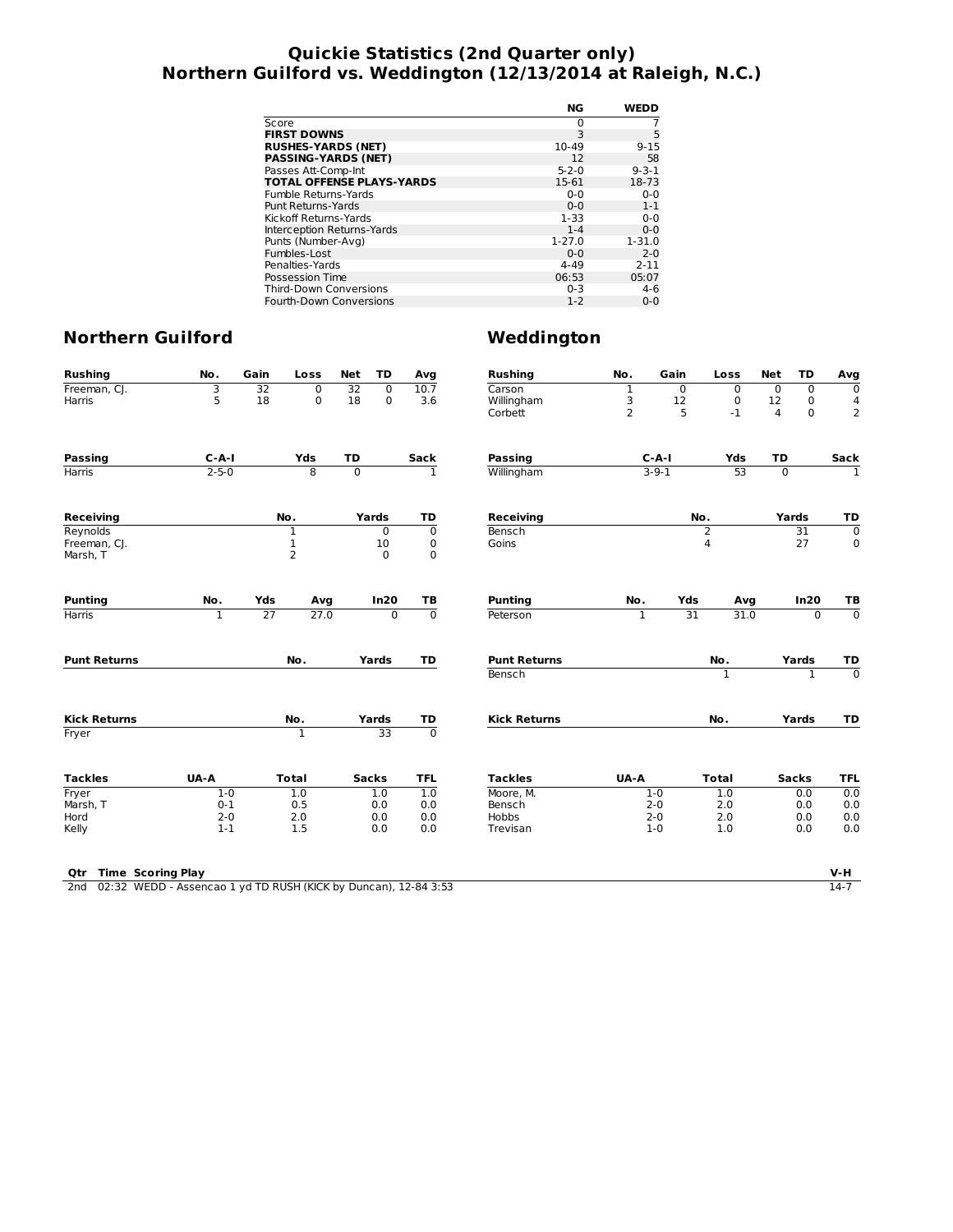#### **Play-by-Play Summary (3rd quarter) Northern Guilford vs. Weddington (12/13/2014 at Raleigh, N.C.)**

| $2 - 2$     | <b>NG50</b> | Start of 3rd quarter, clock 12:00, NG ball on NG40.<br>Streuli kickoff 46 yards to the WEDD14, Trevisan return 17 yards to the WEDD31 (Reilford). |   |
|-------------|-------------|---------------------------------------------------------------------------------------------------------------------------------------------------|---|
|             |             | <b>WEDDINGTON drive start at 11:54.</b>                                                                                                           |   |
|             |             | 1-10 WEDD31 Willingham rush for 1 yard to the WEDD32 (McCoy).                                                                                     |   |
| $2 - 9$     |             | WEDD32 Willingham rush for 5 yards to the WEDD37 (Hord;Kelly).                                                                                    |   |
| $3 - 4$     |             | WEDD37 Willingham pass complete to Arthur-Wong for 13 yards to the 50 yardline, 1ST DOWN WEDD (Reynolds).                                         | P |
|             | 1-10 WEDD50 | Willingham rush for loss of 3 yards to the WEDD47 (McCoy).                                                                                        |   |
|             | 2-13 WEDD47 | Willingham rush for 1 yard to the WEDD48 (Wade).                                                                                                  |   |
|             | 3-12 WEDD48 | Willingham pass complete to Goins for 18 yards to the NG34, 1ST DOWN WEDD (Quashie).                                                              | P |
|             | 1-10 NG34   | Willingham rush for no gain to the NG34 (Reese).                                                                                                  |   |
|             | 2-10 NG34   | Willingham pass incomplete to McCament.                                                                                                           |   |
|             | 3-10 NG34   | Willingham pass complete to McCament for 7 yards to the NG27.                                                                                     |   |
| $4 - 3$     | <b>NG27</b> | PENALTY WEDD illegal shift 5 yards to the NG32.                                                                                                   |   |
| 4-8         | <b>NG32</b> | Willingham pass incomplete to McCament, QB hurry by McCoy.                                                                                        |   |
|             |             | 10 plays, 37 yards, 4:37                                                                                                                          |   |
|             |             |                                                                                                                                                   |   |
|             |             | <b>NORTHERN GUILFORD drive start at 07:17.</b>                                                                                                    |   |
| $1-10$      | NG32        | Fryer rush for loss of 1 yard to the NG31 (Hobbs).                                                                                                |   |
|             | 2-11 NG31   | Harris pass complete to Hord for 6 yards to the NG37 (Moore, M.).                                                                                 |   |
| $3 - 5$     | <b>NG37</b> | Fryer rush for 11 yards to the NG48, 1ST DOWN NG (Patton; Duncan).                                                                                | R |
|             | 1-10 NG48   | Harris pass complete to Reynolds for 10 yards to the WEDD42, 1ST DOWN NG (Bensch).                                                                | P |
|             |             | 1-10 WEDD42 Fryer rush for 3 yards to the WEDD39 (Carson; Moore, M.).                                                                             |   |
| $2 - 7$     |             | WEDD39 Harris rush for loss of 2 yards to the WEDD41 (Bensch).                                                                                    |   |
| $3 - 9$     |             | WEDD41 Harris pass incomplete to Marsh, T (Goins).                                                                                                |   |
| $4 - 9$     |             | WEDD41 Harris punt 31 yards to the WEDD10, downed.                                                                                                |   |
|             |             | 7 plays, 27 yards, 2:47                                                                                                                           |   |
|             |             | WEDDINGTON drive start at 04:30.                                                                                                                  |   |
|             |             | 1-10 WEDD10 Corbett rush for 1 yard to the WEDD11 (Fryer).                                                                                        |   |
| $2 - 9$     |             | WEDD11 Carson rush for 18 yards to the WEDD29, 1ST DOWN WEDD (Hord).                                                                              | R |
|             |             | 1-10 WEDD29 Carson rush for 2 yards to the WEDD31 (Norcott).                                                                                      |   |
| $2 - 8$     |             | WEDD31 Carson rush for 3 yards to the WEDD34 (Marsh, T).                                                                                          |   |
| $3 - 5$     |             | WEDD34 Bayha pass incomplete to Bensch, QB hurry by McCoy.                                                                                        |   |
| $4 - 5$     |             | WEDD34 Peterson punt 35 yards to the NG31, Reynolds return 19 yards to the 50 yardline, PENALTY NG personal foul                                  |   |
|             |             | (Reilford) 15 yards to the NG35, 1st and 10, NG ball on NG35.                                                                                     |   |
|             |             | 5 plays, 24 yards, 4:21                                                                                                                           |   |
|             |             |                                                                                                                                                   |   |
| 1st and 10. |             |                                                                                                                                                   |   |
|             | 1-10 NG35   | Fryer rush for 1 yard to the NG36 (Moore, M.).                                                                                                    |   |
| $2 - 9$     | <b>NG36</b> | Reynolds rush for 14 yards to the 50 yardline, 1ST DOWN NG (Trevisan).                                                                            | R |
|             | 1-10 NG50   | PENALTY NG false start 5 yards to the NG45.                                                                                                       |   |
|             | 1-15 NG45   | Harris pass complete to Marsh, T for 9 yards to the WEDD46 (Carson).                                                                              |   |
| $2 - 6$     | WEDD46      | Harris rush for 3 yards to the WEDD43 (Bensch), PENALTY NG holding (Taylordean) 13 yards to the NG41, NO<br>PLAY.                                 |   |
|             | 2-19 NG41   | Harris pass intercepted by Trevisan at the WEDD35, Trevisan return 1 yards to the WEDD36.<br>4 plays, 6 yards, 0:00                               |   |
|             |             |                                                                                                                                                   |   |
|             |             | WEDDINGTON drive start at 00:09.                                                                                                                  |   |
|             |             | 1-10 WEDD36 Corbett rush for 4 yards to the WEDD40 (Fryer; Marsh, T).                                                                             |   |
|             |             |                                                                                                                                                   |   |

|                        | END OF 3rd QUARTER: Northern Guilford 14, Weddington 7 |   |                    |  |  |                  |  |         |                    |          |                  |                  |
|------------------------|--------------------------------------------------------|---|--------------------|--|--|------------------|--|---------|--------------------|----------|------------------|------------------|
|                        |                                                        |   |                    |  |  |                  |  |         |                    |          |                  |                  |
|                        |                                                        |   | Time               |  |  | <b>1st Downs</b> |  |         | <b>Conversions</b> |          |                  |                  |
| <b>Quarter Summary</b> |                                                        |   | Score Poss R P X T |  |  |                  |  | 3rd     | 4th                | Rushina  | Passing          | <b>Penalties</b> |
| Northern Guilford      |                                                        | 0 | 02:47              |  |  | $\Omega$         |  | $1 - 2$ | $0 - 0$            | $6 - 26$ | $3 - 5 - 1 - 25$ | $3 - 33$         |

Weddington 0 09:13 1 2 0 3 2-4 0-1 10-32 3-6-0-38 1-5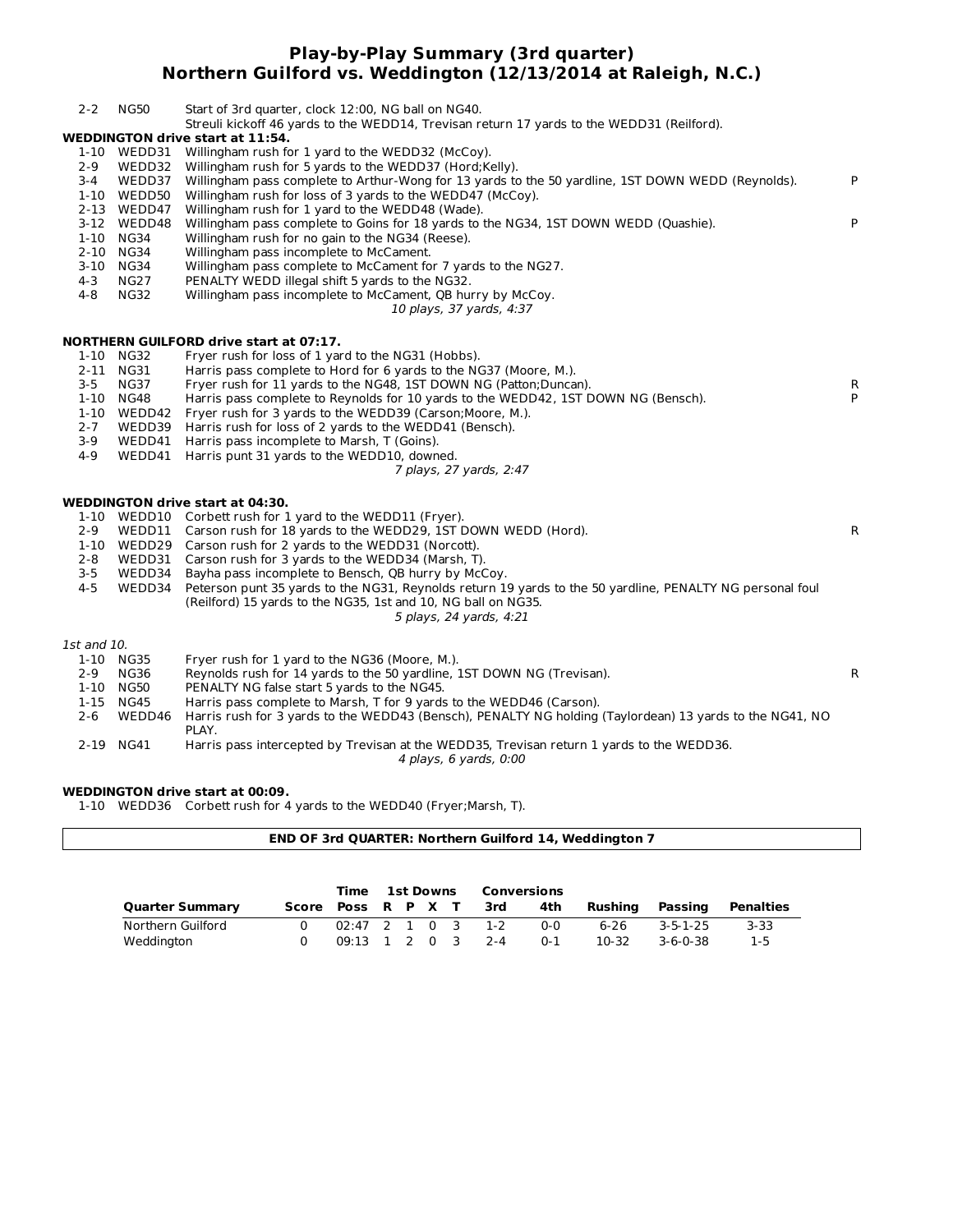### **Quickie Statistics (3rd Quarter Cumulative) Northern Guilford vs. Weddington (12/13/2014 at Raleigh, N.C.)**

|                                  | NG       | <b>WEDD</b>  |
|----------------------------------|----------|--------------|
| Score                            | 14       |              |
| <b>FIRST DOWNS</b>               | 11       | 12           |
| <b>RUSHES-YARDS (NET)</b>        | 20-96    | 32-86        |
| <b>PASSING-YARDS (NET)</b>       | 105      | 106          |
| Passes Att-Comp-Int              | $17-9-2$ | $21 - 8 - 2$ |
| <b>TOTAL OFFENSE PLAYS-YARDS</b> | 37-201   | 53-192       |
| Fumble Returns-Yards             | $0 - 0$  | $0 - 0$      |
| <b>Punt Returns-Yards</b>        | $1 - 19$ | $1 - 1$      |
| Kickoff Returns-Yards            | $2 - 80$ | $3 - 38$     |
| Interception Returns-Yards       | $2 - 23$ | $2 - 33$     |
| Punts (Number-Avg)               | $2 - 58$ | $2 - 66$     |
| Fumbles-Lost                     | $0 - 0$  | $4 - 0$      |
| Penalties-Yards                  | 8-87     | $6 - 33$     |
| Possession Time                  | 13:30    | 22:30        |
| <b>Third-Down Conversions</b>    | $2 - 6$  | $7 - 14$     |
| Fourth-Down Conversions          | $1 - 2$  | $1-3$        |

# **Northern Guilford Weddington**

| <b>Rushing</b>                                                    | No.                                                 | Gain | Loss         | Net      | TD             | Avg            | <b>Rushing</b>      | No.             | Gain         |     | Loss             | Net         | TD              | Avg              |
|-------------------------------------------------------------------|-----------------------------------------------------|------|--------------|----------|----------------|----------------|---------------------|-----------------|--------------|-----|------------------|-------------|-----------------|------------------|
| Freeman, CJ.                                                      | 5                                                   | 50   | $\mathbf 0$  | 50       | $\mathbf 0$    | 10             | Carson              | $\overline{12}$ |              | 51  | $-7$             | 44          | $\mathbf 0$     | $\overline{3.7}$ |
| Fryer                                                             | 4                                                   | 15   | $^{\rm -1}$  | 14       | $\mathbf 0$    | 3.5            | Willingham          | 13              |              | 37  | $-3$             | 34          | $\mathbf 0$     | 2.6              |
| Harris                                                            | 7                                                   | 18   | $-3$         | 15       | 0              | 2.1            | Corbett             | $\overline{4}$  |              | 10  | $-1$             | 9           | $\Omega$        | 2.3              |
| Reynolds                                                          | $\overline{2}$                                      | 18   | $\Omega$     | 18       | $\mathbf 0$    | 9              |                     |                 |              |     |                  |             |                 |                  |
| <b>Passing</b>                                                    | $C - A - I$                                         |      | Yds          | TD       |                | Sack           | <b>Passing</b>      |                 | $C-A-I$      |     | Yds              | TD          |                 | Sack             |
| <b>Harris</b>                                                     | $9 - 17 - 2$                                        |      | 101          | $\Omega$ |                | $\mathbf{1}$   | Willingham          |                 | $8 - 20 - 2$ |     | 101              | $\mathbf 0$ |                 | 1                |
|                                                                   |                                                     |      |              |          |                |                | Bayha               |                 | $0 - 1 - 0$  |     | 0                | 0           |                 | $\mathbf 0$      |
| <b>Receiving</b>                                                  |                                                     |      | No.          |          | Yards          | TD             | <b>Receiving</b>    |                 |              | No. |                  |             | Yards           | TD               |
| Reynolds                                                          |                                                     |      | 6            |          | 65             | $\mathbf 0$    | Bensch              |                 |              |     | 4                |             | $\overline{32}$ | $\overline{0}$   |
| Freeman, CJ.                                                      |                                                     |      | $\mathsf{2}$ |          | 23             | 0              | Goins               |                 |              |     | $\overline{7}$   |             | 54              | $\mathbf 0$      |
| Marsh, T                                                          |                                                     |      | 5            |          | 9              | $\mathbf 0$    | <b>McCament</b>     |                 |              |     | 4                |             | $\overline{7}$  | 0                |
| Hord                                                              |                                                     |      | $\mathbf{1}$ |          | 6              | $\mathbf 0$    | Arthur-Wong         |                 |              |     | $\mathbf{1}$     |             | 13              | $\mathbf 0$      |
| <b>Punting</b>                                                    | No.                                                 | Yds  | Avg          |          | In20           | TB             | <b>Punting</b>      | No.             |              | Yds | Avg              |             | In20            | ТB               |
| Harris                                                            | $\overline{2}$                                      | 58   | 29.0         |          | $\overline{1}$ | $\overline{0}$ | Peterson            | $\overline{2}$  |              | 66  | 33.0             |             | $\overline{0}$  | $\overline{0}$   |
|                                                                   |                                                     |      |              |          |                |                |                     |                 |              |     |                  |             |                 |                  |
| <b>Punt Returns</b>                                               |                                                     |      | No.          |          | Yards          | TD             | <b>Punt Returns</b> |                 |              |     | No.              |             | Yards           | TD               |
| Reynolds                                                          |                                                     |      | ī            |          | 19             | $\overline{0}$ | Bensch              |                 |              |     | $\overline{1}$   |             | $\mathbf{1}$    | $\overline{0}$   |
| <b>Kick Returns</b>                                               |                                                     |      | No.          |          | Yards          | TD             | <b>Kick Returns</b> |                 |              |     | No.              |             | Yards           | TD               |
| Reynolds                                                          |                                                     |      | 1            |          | 47             | $\overline{0}$ | Trevisan            |                 |              |     | 3                |             | $\overline{38}$ | $\overline{0}$   |
| Fryer                                                             |                                                     |      | $\mathbf{1}$ |          | 33             | $\mathbf 0$    |                     |                 |              |     |                  |             |                 |                  |
| <b>Tackles</b>                                                    | UA-A                                                |      | <b>Total</b> |          | <b>Sacks</b>   | <b>TFL</b>     | <b>Tackles</b>      | UA-A            |              |     | <b>Total</b>     |             | <b>Sacks</b>    | <b>TFL</b>       |
| Fryer                                                             | $4 - 2$                                             |      | 5.0          |          | 1.0            | 1.0            | Moore. M.           |                 | $3-1$        |     | $\overline{3.5}$ |             | 0.0             | 0.0              |
| Marsh, T                                                          | $3 - 3$                                             |      | 4.5          |          | 0.0            | 0.0            | Bensch              |                 | $5-0$        |     | 5.0              |             | 0.0             | 1.0              |
| Hord                                                              | $3 - 2$                                             |      | 4.0          |          | 0.0            | 0.0            | Hobbs               |                 | $3 - 1$      |     | 3.5              |             | 0.0             | 2.0              |
| Kelly                                                             | $1-2$                                               |      | 2.0          |          | 0.0            | 0.0            | Trevisan            |                 | $5 - 0$      |     | 5.0              |             | 0.0             | 0.0              |
| <b>Time Scoring Play</b><br>Otr                                   |                                                     |      |              |          |                |                |                     |                 |              |     |                  |             |                 | V-H              |
| 1st                                                               | 08:47 NG - Marsh, T 19 yd TD INT (KICK by Simmons), |      |              |          |                |                |                     |                 |              |     |                  |             |                 | $7-0$            |
| 1ct 00:44 NC Freeman CL 13 ud TD BUCH (VICK by Cimmons) 8 73 3:13 |                                                     |      |              |          |                |                |                     |                 |              |     |                  |             |                 | 110              |

1st 00:44 NG - Freeman, CJ. 13 yd TD RUSH (KICK by Simmons), 8-72 2:13 14 14 15 14:0 12:13 14:0 12:13 14:0 12:13 14:0 12:13 14:0 12:32 WEDD - Assencao 1 yd TD RUSH (KICK by Duncan), 12-84 3:53 14:0 14:7 14:7 14:7 14:7 14:7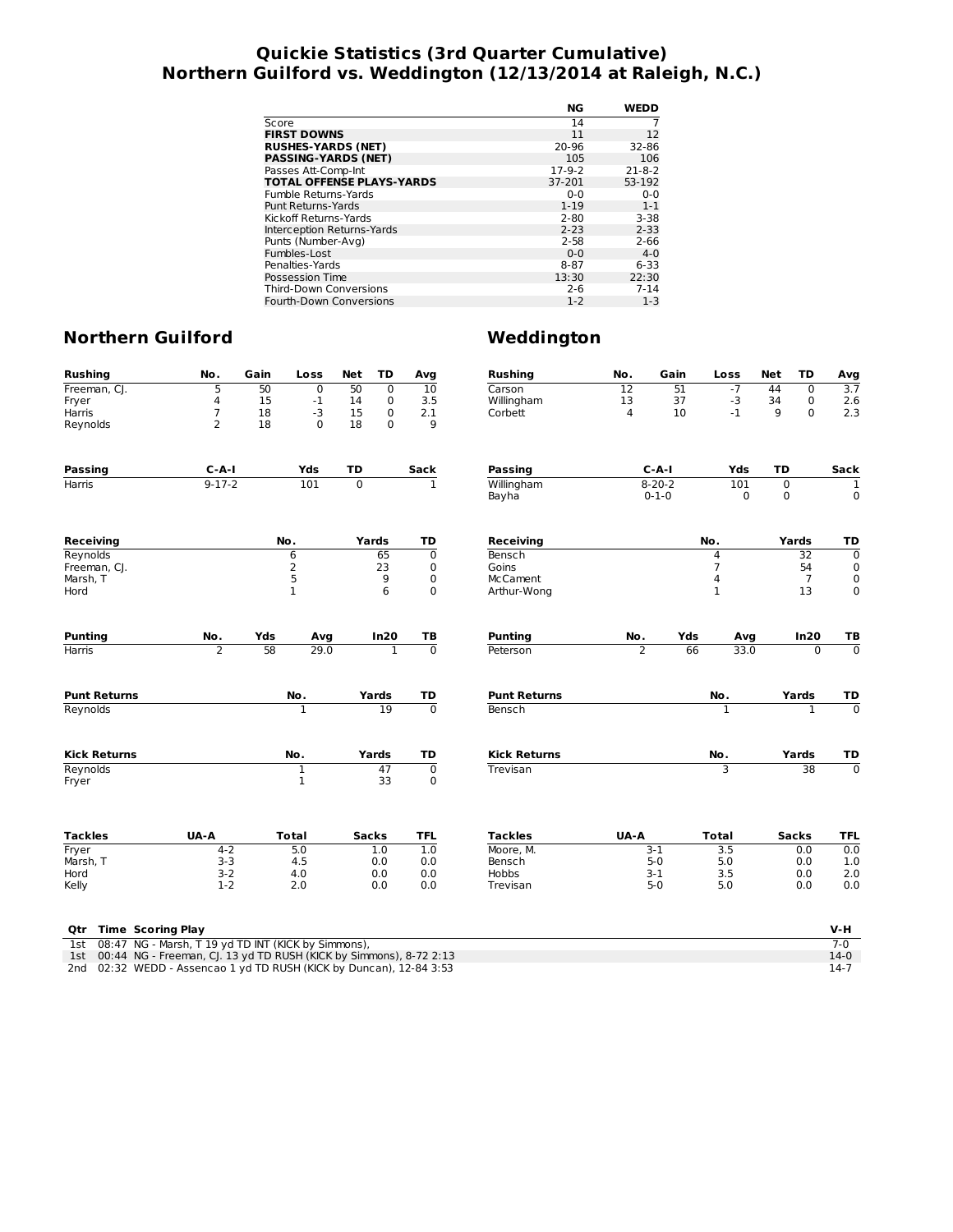## **Quickie Statistics (3rd Quarter only) Northern Guilford vs. Weddington (12/13/2014 at Raleigh, N.C.)**

|                                  | NG          | <b>WEDD</b> |
|----------------------------------|-------------|-------------|
| Score                            | 0           | 0           |
| <b>FIRST DOWNS</b>               | 3           | 3           |
| <b>RUSHES-YARDS (NET)</b>        | 6-26        | 10-32       |
| <b>PASSING-YARDS (NET)</b>       | 25          | 38          |
| Passes Att-Comp-Int              | $5 - 3 - 1$ | $6 - 3 - 0$ |
| <b>TOTAL OFFENSE PLAYS-YARDS</b> | 11-51       | 16-70       |
| Fumble Returns-Yards             | $0 - 0$     | $0 - 0$     |
| Punt Returns-Yards               | $1 - 19$    | $0 - 0$     |
| Kickoff Returns-Yards            | $0 - 0$     | $1 - 17$    |
| Interception Returns-Yards       | $0 - 0$     | $1 - 1$     |
| Punts (Number-Avg)               | $1 - 31.0$  | $1 - 35.0$  |
| Fumbles-Lost                     | $0 - 0$     | $0 - 0$     |
| Penalties-Yards                  | $3 - 33$    | $1 - 5$     |
| Possession Time                  | 02:47       | 09:13       |
| <b>Third-Down Conversions</b>    | $1 - 2$     | $2 - 4$     |
| Fourth-Down Conversions          | $0 - 0$     | $0 - 1$     |

| <b>Rushing</b>      | No.         | Gain        | Loss                                  | <b>Net</b>     | TD             | Avg                       | <b>Rushing</b>          | No.          | Gain        |                | Loss              | <b>Net</b>     | TD                   | Avg                        |
|---------------------|-------------|-------------|---------------------------------------|----------------|----------------|---------------------------|-------------------------|--------------|-------------|----------------|-------------------|----------------|----------------------|----------------------------|
| Fryer               | 4           | 15          | $-1$                                  | 14             | $\mathbf 0$    | $\overline{3.5}$          | Carson                  | 3            |             | 23             | $\mathbf 0$       | 23             | $\mathbf 0$          | 7.7                        |
| Harris              | 1           | $\mathbf 0$ | $-2$                                  | $-2$           | $\mathbf 0$    | $-2$                      | Willingham              | 5            |             | $\overline{7}$ | $-3$              | 4              | 0                    | 0.8                        |
| Reynolds            | 1           | 14          | 0                                     | 14             | $\mathbf 0$    | 14                        | Corbett                 | 2            |             | 5              | $\mathbf 0$       | 5              | $\mathbf 0$          | 2.5                        |
| <b>Passing</b>      |             | $C - A - I$ | Yds                                   | TD             |                | Sack                      | <b>Passing</b>          |              | $C-A-I$     |                | Yds               | TD             |                      | Sack                       |
| <b>Harris</b>       |             | $3 - 5 - 1$ | $\overline{25}$                       | $\overline{0}$ |                | $\overline{0}$            | Willingham              |              | $3 - 5 - 0$ |                | $\overline{38}$   | $\overline{0}$ |                      | $\mathbf 0$                |
|                     |             |             |                                       |                |                |                           | Bayha                   |              | $0 - 1 - 0$ |                | 0                 | $\mathbf 0$    |                      | $\mathbf 0$                |
| <b>Receiving</b>    |             |             | No.                                   |                | Yards          | TD                        | Receiving               |              |             | No.            |                   |                | Yards                | TD                         |
| Reynolds            |             |             | 1                                     |                | 10             | $\mathbf 0$               | Bensch                  |              |             |                | 1                 |                | $\mathbf 0$          | $\overline{0}$             |
| Marsh, T            |             |             | $\begin{array}{c} 2 \\ 1 \end{array}$ |                | 9              | $\mathbf 0$               | Goins                   |              |             |                | $\mathbf 1$       |                | 18                   | $\mathbf 0$                |
| Hord                |             |             |                                       |                | 6              | $\mathbf 0$               | McCament<br>Arthur-Wong |              |             |                | 3<br>$\mathbf{1}$ |                | $\overline{7}$<br>13 | $\mathbf 0$<br>$\mathbf 0$ |
|                     |             |             |                                       |                |                |                           |                         |              |             |                |                   |                |                      |                            |
| <b>Punting</b>      | No.         | Yds         | Avg                                   |                | In20           | TB                        | <b>Punting</b>          | No.          |             | Yds            | Avg               |                | In20                 | TB                         |
| <b>Harris</b>       |             | 1           | $\overline{31}$<br>31.0               |                | $\overline{1}$ | $\overline{\mathfrak{o}}$ | Peterson                | $\mathbf{1}$ |             | 35             | 35.0              |                | $\overline{0}$       | $\overline{\mathfrak{o}}$  |
| <b>Punt Returns</b> |             |             | No.                                   |                | Yards          | TD                        | <b>Punt Returns</b>     |              |             |                | No.               |                | Yards                | TD                         |
| Reynolds            |             |             | 1                                     |                | 19             | $\overline{0}$            |                         |              |             |                |                   |                |                      |                            |
| <b>Kick Returns</b> |             |             | No.                                   |                | Yards          | TD                        | <b>Kick Returns</b>     |              |             |                | No.               |                | Yards                | TD                         |
|                     |             |             |                                       |                |                |                           | Trevisan                |              |             |                | $\overline{1}$    |                | 17                   | $\overline{0}$             |
| <b>Tackles</b>      | UA-A        |             | <b>Total</b>                          |                | <b>Sacks</b>   | <b>TFL</b>                | <b>Tackles</b>          | UA-A         |             |                | <b>Total</b>      |                | <b>Sacks</b>         | <b>TFL</b>                 |
| Fryer               |             | $1-1$       | 1.5                                   |                | 0.0            | 0.0                       | Moore, M.               |              | $2 - 1$     |                | 2.5               |                | 0.0                  | 0.0                        |
| Marsh, T            |             | $1 - 1$     | 1.5                                   |                | 0.0            | 0.0                       | Bensch                  |              | $2 - 0$     |                | 2.0               |                | 0.0                  | 1.0                        |
| Hord                |             | $1 - 1$     | 1.5                                   |                | 0.0            | 0.0                       | <b>Hobbs</b>            |              | $1 - 0$     |                | 1.0               |                | 0.0                  | 1.0                        |
| Kelly               |             | $0 - 1$     | 0.5                                   |                | 0.0            | 0.0                       | Trevisan                |              | $1 - 0$     |                | 1.0               |                | 0.0                  | 0.0                        |
| Qtr                 | <b>Time</b> |             | <b>Scoring Play</b>                   |                |                |                           |                         |              |             |                |                   |                | V-H                  |                            |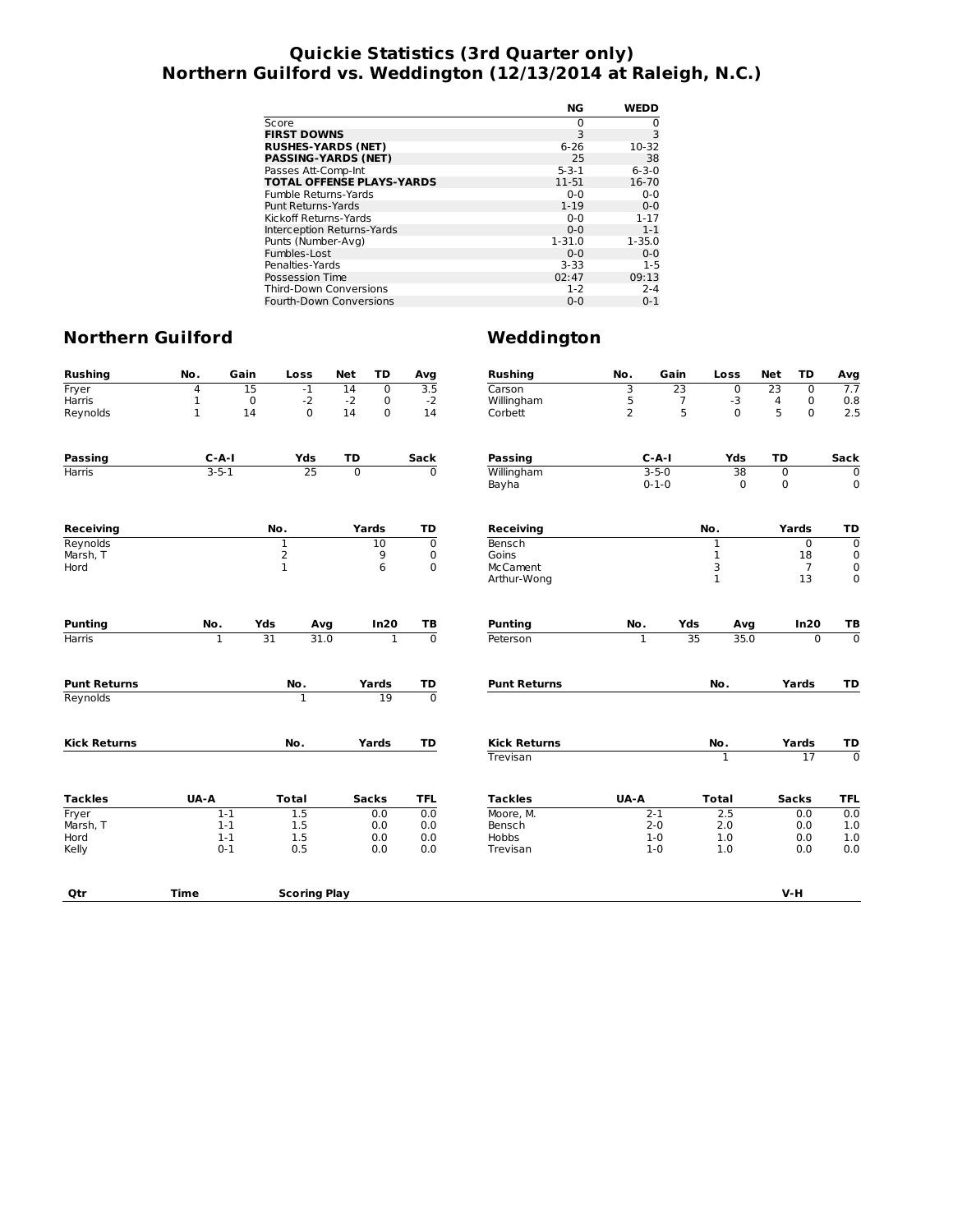## **Play-by-Play Summary (4th quarter) Northern Guilford vs. Weddington (12/13/2014 at Raleigh, N.C.)**

- 2-6 WEDD40 Start of 4th quarter, clock 12:00.
- 2-6 WEDD40 Bensch rush for 3 yards to the WEDD43 (McCoy).
- 3-3 WEDD43 Willingham rush for no gain to the WEDD43 (Quashie).
- 4-3 WEDD43 Peterson punt 35 yards to the NG22, Reynolds return 8 yards to the NG30 (Arthur-Wong), PENALTY NG UN 15 yards to the NG15, 1st and 10, NG ball on NG15.

3 plays, 7 yards, 1:35

#### **NORTHERN GUILFORD drive start at 10:34.**

| 1-10         | NG15        | Fryer rush for 2 yards to the NG17 (Hobbs).                                                              |    |
|--------------|-------------|----------------------------------------------------------------------------------------------------------|----|
| $2 - 8$      | NG17        | Fryer rush for 3 yards to the NG20 (Moore, M.).                                                          |    |
| (Patterson). |             |                                                                                                          |    |
| 3-5          | NG20        | Fryer rush for 7 yards to the NG27, 1ST DOWN NG (Moore, M.).                                             | R. |
| $1 - 10$     | NG27        | Kelly rush for 3 yards to the NG30 (Jenkins; Moore, M.).                                                 |    |
| $2 - 7$      | NG30        | Harris pass complete to Reynolds for 13 yards to the NG43, 1ST DOWN NG (Goins).                          |    |
| $1 - 10$     | NG43        | Harris rush for 22 yards to the WEDD35, 1ST DOWN NG (Bensch).                                            | R. |
| 1-10         | WEDD35      | Kelly rush for 6 yards to the WEDD29 (Patton).                                                           |    |
| $2 - 4$      | WEDD29      | Harris rush for 1 yard to the WEDD28 (Bensch).                                                           |    |
| $3 - 3$      | WEDD28      | Harris pass complete to Reynolds for 17 yards to the WEDD11, 1ST DOWN NG (Patton).                       |    |
| 1-10         | WEDD11      | Harris rush for loss of 1 yard to the WEDD12 (Moore, L; Hobbs).                                          |    |
| 2-11         |             | WEDD12 PENALTY NG false start (Covington) 5 yards to the WEDD17.                                         |    |
| $2 - 16$     | WEDD17      | PENALTY NG false start (Hollins) 5 yards to the WEDD22.                                                  |    |
|              | 2-21 WEDD22 | Harris rush for 2 yards to the WEDD20 (Moore, M.), PENALTY WEDD UN (Moore, L) 10 yards to the WEDD10.    |    |
| 3rd and 9.   |             |                                                                                                          |    |
| $3-9$        | WEDD10      | Harris pass complete to Reynolds for 1 yard to the WEDD9, fumble forced by Moore, M., fumble by Reynolds |    |
|              |             | recovered by WEDD Moore, M. at WEDD9.                                                                    |    |
|              |             |                                                                                                          |    |

12 plays, 76 yards, 5:29

#### **WEDDINGTON drive start at 05:05.**

| 1-10    | WEDD09      | Willingham rush for 3 yards to the WEDD12 (Kelly).                                        |    |
|---------|-------------|-------------------------------------------------------------------------------------------|----|
| $2 - 7$ | WEDD12      | Willingham pass complete to Arthur-Wong for 13 yards to the WEDD25, 1ST DOWN WEDD (Hord). | P. |
| 1-10    | WEDD25      | Willingham sacked for loss of 10 yards to the WEDD15 (Fryer).                             |    |
|         | 2-20 WEDD15 | Willingham pass complete to Bensch for 39 yards to the NG46, 1ST DOWN WEDD (Reynolds).    | P. |
|         | 1-10 NG46   | Willingham sacked for loss of 1 yard to the NG47 (Marsh, T).                              |    |
|         | 2-11 NG47   | Willingham pass intercepted by Harris at the NG12, Harris return 0 yards to the NG12.     |    |
|         |             | 6 plays, 44 yards, 2:33                                                                   |    |
|         |             |                                                                                           |    |
|         |             |                                                                                           |    |

#### **NORTHERN GUILFORD drive start at 02:32.** 1-10 NG12 Timeout Northern Guilford, clock 02:32.

| T-TA MATS | Thriedul Northern Guillord, Clock 02:32.                     |  |
|-----------|--------------------------------------------------------------|--|
| 1-10 NG12 | Fryer rush for 11 yards to the NG23, 1ST DOWN NG (Trevisan). |  |

- 1-10 NG23 Fryer rush for loss of 1 yard to the NG22 (Patton).
- 2-11 NG22 Timeout Weddington, clock 01:59.
- 2-11 NG22 Fryer rush for 1 yard to the NG23 (Jenkins).<br>3-10 NG23 Timeout Weddington, clock 01:54.
- 3-10 NG23 Timeout Weddington, clock 01:54.<br>3-10 NG23 Harris rush for no gain to the NG2
- Harris rush for no gain to the NG23 (Bensch;Hobbs).
- 4-10 NG23 Timeout Weddington, clock 01:50.
- 4-10 NG23 Harris punt 34 yards to the WEDD43, Bensch return 13 yards to the NG44, fumble forced by TEAM, fumble by Bensch recovered by WEDD Goins at NG44.
	- 4 plays, 11 yards, 0:53

#### **WEDDINGTON drive start at 01:39.**

| 1-10 NG44 | Willingham pass complete to McCament for 12 yards to the NG32, 1ST DOWN WEDD (Maynard).                     |   |
|-----------|-------------------------------------------------------------------------------------------------------------|---|
| 1-10 NG32 | Willingham pass incomplete to Goins (Kelly), PENALTY NG pass interference (Kelly) 15 yards to the NG17, 1ST | E |
|           | DOWN WEDD, NO PLAY.                                                                                         |   |
| 1-10 NG17 | Willingham sacked for loss of 6 yards to the NG23 (Fryer).                                                  |   |
| 2-16 NG23 | Willingham rush for 5 yards to the NG18 (Kelly).                                                            |   |

- 
- 3-11 NG18 Willingham pass incomplete to Trevisan (Norcott).<br>4-11 NG18 Timeout Northern Guilford, clock 00:17. Timeout Northern Guilford, clock 00:17.
- 4-11 NG18 Willingham pass complete to Bensch for 10 yards to the NG8 (Kelly).

5 plays, 36 yards, 1:28

# **NORTHERN GUILFORD drive start at 00:11.**

- Timeout Northern Guilford, clock 00:11.
- 1-10 NG08 TEAM rush for loss of 1 yard to the NG7.<br>2-11 NG07 End of game, clock 00:00.
- End of game, clock 00:00.

1 plays, -1 yards, 0:11

| Northern Guilford 14, Weddington 7 |                    |               |  |  |                  |  |     |             |         |                  |                  |
|------------------------------------|--------------------|---------------|--|--|------------------|--|-----|-------------|---------|------------------|------------------|
|                                    |                    | Time          |  |  | <b>1st Downs</b> |  |     | Conversions |         |                  |                  |
| <b>Quarter Summary</b>             | Score Poss R P X T |               |  |  |                  |  | 3rd | 4th         | Rushina | Passing          | <b>Penalties</b> |
| Northern Guilford                  |                    | 06:33 3 2 0 5 |  |  |                  |  | 2-4 | $0 - 0$     | 14-55   | $3 - 3 - 0 - 31$ | $4 - 40$         |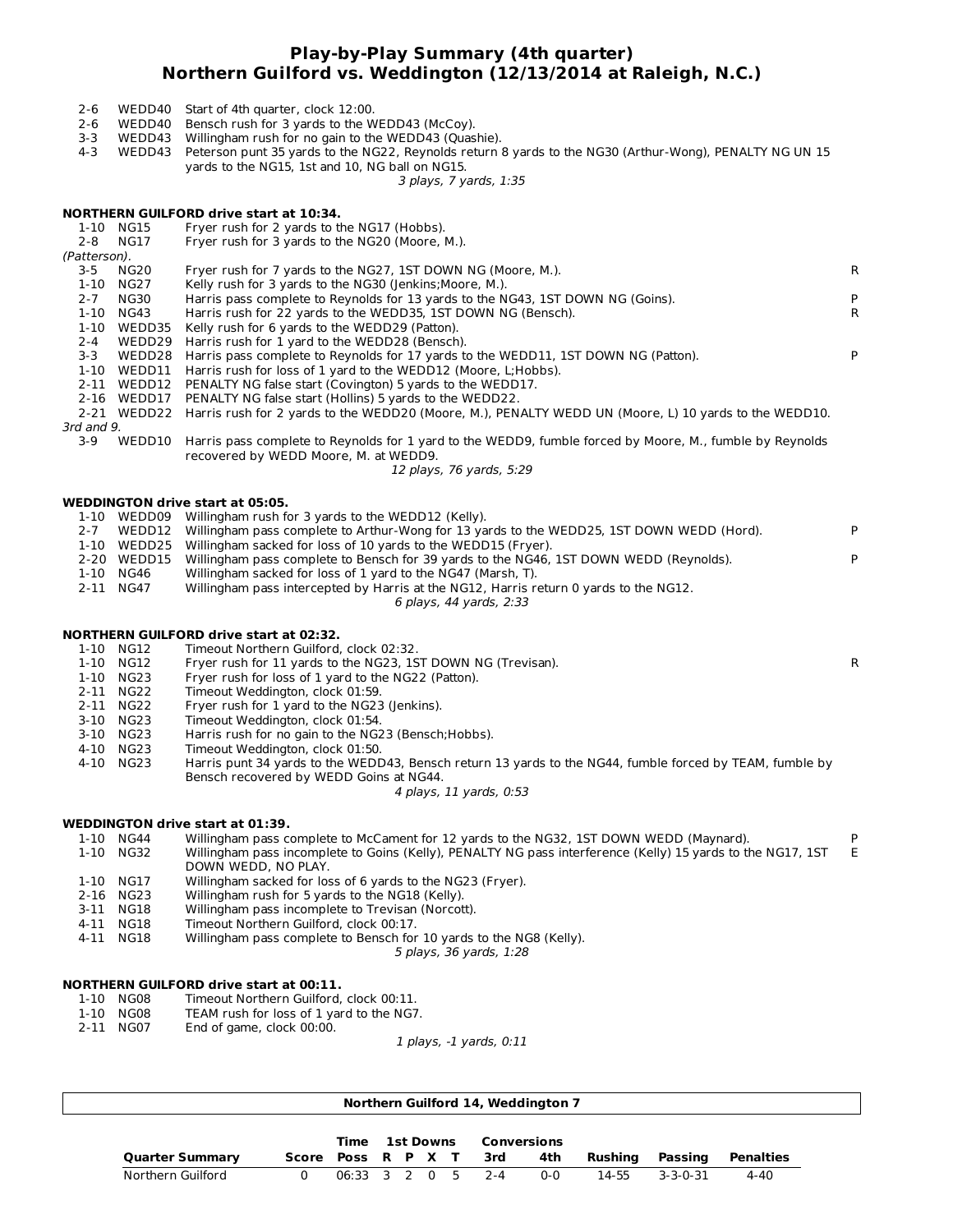|                        |  |  |  | <b>Time 1st Downs Conversions</b> |       |               |                                                      |
|------------------------|--|--|--|-----------------------------------|-------|---------------|------------------------------------------------------|
| <b>Quarter Summary</b> |  |  |  |                                   |       |               | Score Poss R P X T 3rd 4th Rushing Passing Penalties |
| Weddington             |  |  |  | 05:27 0 3 1 4 0-2                 | $0-1$ | 7--6 4-6-1-74 | 1-10                                                 |